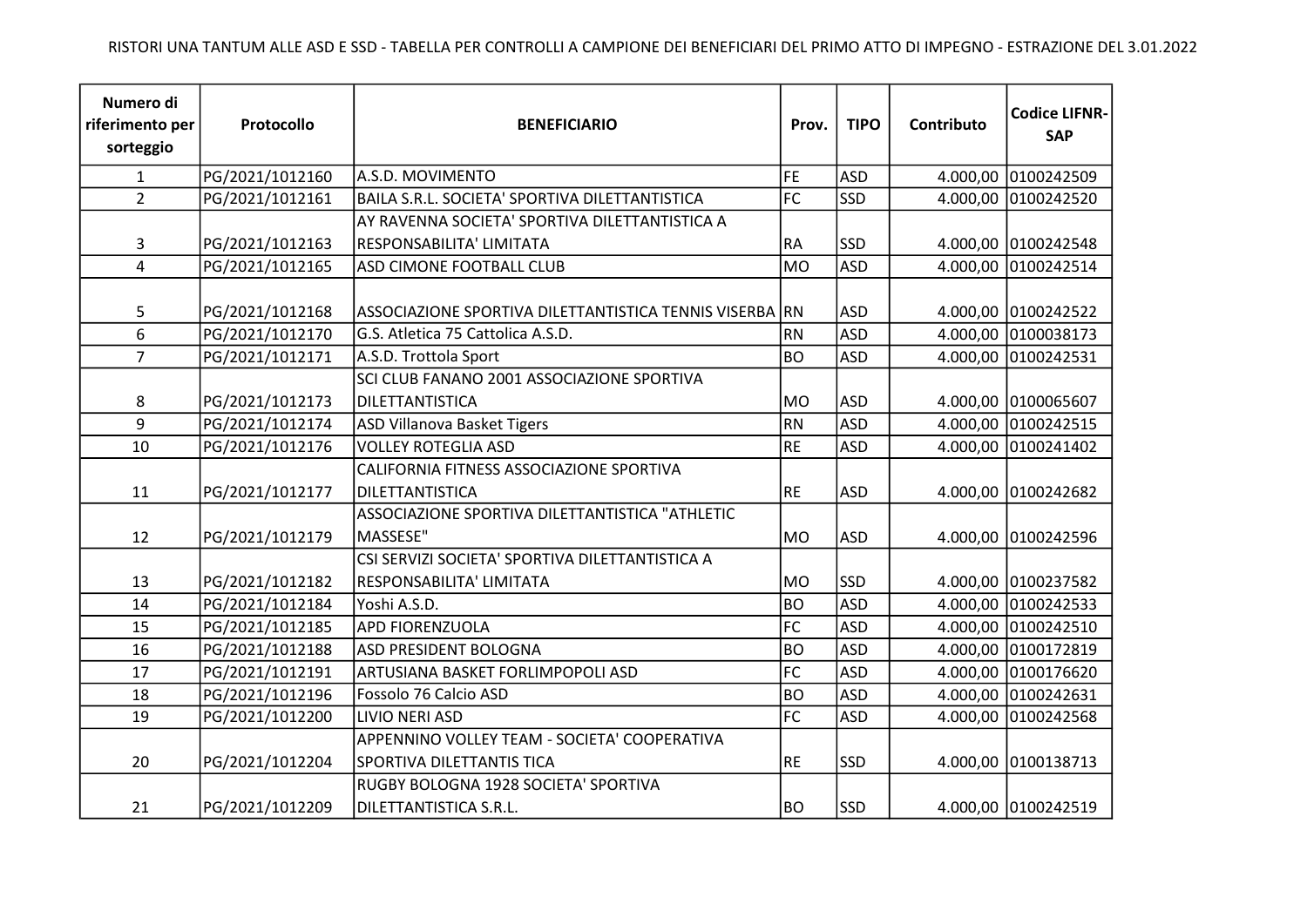| 22 | PG/2021/1012212 | ASD POLISPORTIVA ALFEO CORASSORI                     | MO        | <b>ASD</b> |          | 4.000,00 0100242566 |
|----|-----------------|------------------------------------------------------|-----------|------------|----------|---------------------|
|    |                 |                                                      |           |            |          |                     |
| 23 | PG/2021/1012217 | ASSOCIAZIONE SPORTIVA DILETTANTISTCA HAPPY TIME      | <b>RE</b> | <b>ASD</b> |          | 4.000,00 0100242529 |
| 24 | PG/2021/1012221 | ASD Aposa Bologna FCD                                | BO        | <b>ASD</b> | 4.000,00 | 0100241383          |
|    |                 | ASSOCIAZIONE SPORTIVA DILETTANTISTICA IDEAL SPORT    |           |            |          |                     |
| 25 | PG/2021/1012225 | <b>BULGARIA</b>                                      | FC        | <b>ASD</b> | 4.000,00 | 0100242609          |
|    |                 | ROMAGNA SPORTS EVENTS S.R.L. SOCIETA' SPORTIVA       |           |            |          |                     |
| 26 | PG/2021/1012229 | DILETTANTISTICA                                      | <b>FC</b> | <b>SSD</b> |          | 4.000,00 0100242716 |
| 27 | PG/2021/1012234 | 289 ACADEMY A.S.D.                                   | BO        | <b>ASD</b> |          | 4.000,00 0100242544 |
|    |                 | ASD DUE RUOTE FORLI' RIDEFORFUN ASSOCIAZIONE         |           |            |          |                     |
| 28 | PG/2021/1012238 | SPORTIVA DILETTANTISTICA                             | <b>FC</b> | <b>ASD</b> |          | 4.000,00 0100242579 |
|    |                 | VIRTUS SCHERMA BOLOGNA ASSOC. SPORTIVA               |           |            |          |                     |
| 29 | PG/2021/1012242 | DILETTANTISTICA                                      | <b>BO</b> | <b>ASD</b> |          | 4.000,00 0100237583 |
| 30 | PG/2021/1012244 | <b>AUDAX BOLOGNA ASD</b>                             | BO        | <b>ASD</b> | 4.000,00 | 0100242610          |
|    |                 | FIT VILLAGE SOCIETA' SPORTIVA DILETTANTISTICA A      |           |            |          |                     |
| 31 | PG/2021/1012248 | RESPONSABILITA' L IMITATA                            | RE        | <b>SSD</b> |          | 4.000,00 0100242516 |
|    |                 | L.C. SOCIETA' SPORTIVA DILETTANTISTICA A             |           |            |          |                     |
| 32 | PG/2021/1012257 | RESPONSABILITA' LIMITATA                             | PC        | <b>SSD</b> |          | 4.000,00 0100242570 |
| 33 | PG/2021/1012263 | A.S.D. Polisportiva 1980                             | FC        | <b>ASD</b> | 4.000,00 | 0100242684          |
| 34 | PG/2021/1012269 | <b>ASD PIACENZA SPORT</b>                            | PC        | <b>ASD</b> | 4.000,00 | 0100147506          |
| 35 | PG/2021/1012284 | CENTRO POLIVALENTE DI LIMIDI                         | <b>MO</b> | <b>ASD</b> | 4.000,00 | 0100242521          |
| 36 | PG/2021/1012288 | C.S.I. GIALLOBLU' SPORT A.S.D.                       | MO        | <b>ASD</b> | 4.000,00 | 0100242559          |
| 37 | PG/2021/1012302 | <b>ASD IL PONTE</b>                                  | PR        | <b>ASD</b> | 4.000,00 | 0100242584          |
| 38 | PG/2021/1012304 | SAN VINCENZO A.S.D.                                  | MO        | <b>ASD</b> | 4.000,00 | 0100242523          |
|    |                 | ASSOCIAZIONE SPORTIVA DILETTANTISTICA POLISPORTIVA 5 |           |            |          |                     |
| 39 | PG/2021/1012307 | <b>CERCHI</b>                                        | FC        | <b>ASD</b> | 4.000,00 | 0100242725          |
|    |                 |                                                      |           |            |          |                     |
| 40 | PG/2021/1012317 | P.G.S. SMILE ASSOCIAZIONE SPORTIVA DILETTANTISTICA   | M0        | <b>ASD</b> |          | 2.000,00 0100222158 |
| 41 | PG/2021/1012319 | A.S.D. POLISPORTIVA MONTE SAN PIETRO                 | BO        | <b>ASD</b> | 4.000,00 | 0100241389          |
|    |                 | ACCADEMIA DANZA E MUSICAL SRL - SOCIETA' SPORTIVA    |           |            |          |                     |
| 42 | PG/2021/1012322 | DILETTANTISTICA                                      | RN        | <b>SSD</b> |          | 4.000,00 0100242528 |
|    |                 |                                                      |           |            |          |                     |
| 43 | PG/2021/1012334 | WORLD CHILD ASSOCIAZIONE SPORTIVA DILETTANTISTICA    | MO        | <b>ASD</b> |          | 2.000,00 0100198389 |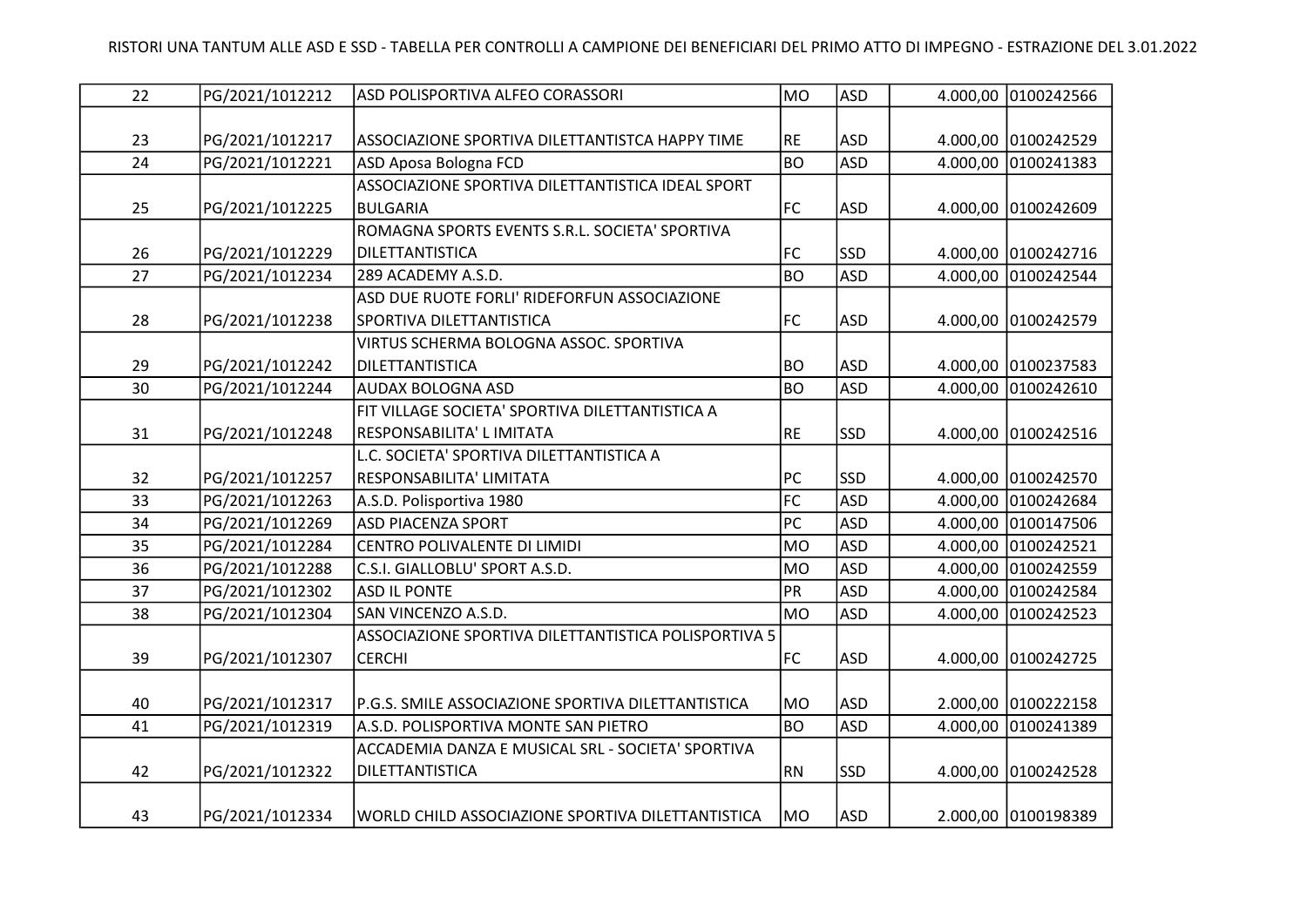| 44 |                                    | ASS. SPORTIVA DILETTANTISTICA LIBERTAS ATLETICA FORLI' | <b>IFC</b>     | <b>ASD</b>               |          |                     |
|----|------------------------------------|--------------------------------------------------------|----------------|--------------------------|----------|---------------------|
|    | PG/2021/1012348                    | ASSOCIAZIONE SPORTIVA DILETTANTISTICA CICLISTICA ARCI  |                |                          |          | 4.000,00 0100242545 |
|    |                                    | <b>MARZENO</b>                                         |                |                          |          |                     |
| 45 | PG/2021/1012421<br>PG/2021/1012425 | LOTTA CLUB MODIGLIANA                                  | RA<br>FC       | <b>ASD</b><br><b>ASD</b> |          | 4.000,00 0100242618 |
| 46 |                                    |                                                        |                |                          | 4.000,00 | 0100242537          |
| 47 | PG/2021/1012427                    | ASSOCIAZIONE FURINKAZAN KARATE CLUB ASD                | FE             | <b>ASD</b>               |          | 4.000,00 0100242542 |
| 48 | PG/2021/1012428                    | Highlanders Formigine Rugby asd                        | <b>MO</b>      | <b>ASD</b>               | 4.000,00 | 0100242680          |
| 49 | PG/2021/1012431                    | <b>Volley Cesenatico ASD</b>                           | FC             | <b>ASD</b>               | 4.000,00 | 0100242606          |
| 50 | PG/2021/1012432                    | ASD SCI CLUB RAMIOLA                                   | PR             | <b>ASD</b>               | 4.000,00 | 0100242538          |
| 51 | PG/2021/1012437                    | ASSOCIAZIONE SPORTIVA DILETTANTISTICA STOP & GO        | FE             | <b>ASD</b>               | 4.000,00 | 0100121434          |
| 52 | PG/2021/1012440                    | Safra non solo yoga                                    | RA             | <b>ASD</b>               |          | 4.000,00 0100242620 |
| 53 | PG/2021/1012443                    | POLISPORTIVA BORE A.S.D.                               | PR             | <b>ASD</b>               |          | 4.000,00 0100242513 |
|    |                                    | "UNIONE SPORTIVA CORTICELLA SOCIETA' SPORTIVA          |                |                          |          |                     |
| 54 | PG/2021/1012446                    | DILETTANTISTICA S.R .L."                               | BO <sub></sub> | <b>SSD</b>               |          | 2.000,00 0100176639 |
|    |                                    | ASSOCIAZIONE SPORTIVA DILETTANTISTICA POLISPORTIVA     |                |                          |          |                     |
| 55 | PG/2021/1012448                    | SOLARESE                                               | MO             | <b>ASD</b>               | 4.000,00 | 0100242512          |
|    |                                    | PRESIDENT SWIMMING S.R.L. SOCIETA' SPORTIVA            |                |                          |          |                     |
| 56 | PG/2021/1012451                    | DILETTANTISTICA                                        | <b>BO</b>      | SSD                      |          | 2.000,00 0100206926 |
| 57 | PG/2021/1012452                    | Atlas Associazione Sportiva Dilettantistica            | BO             | <b>ASD</b>               | 4.000,00 | 0100242641          |
|    |                                    |                                                        |                |                          |          |                     |
|    |                                    | S.S.D. A R.L. POLISPORTIVA VILLAGGIO DEL FANCIULLO IN  |                |                          |          |                     |
|    |                                    | BREVE "POLISPORTIVA VILLAGGIO DEL FANCIULLO SOCIETA"   |                |                          |          |                     |
| 58 | PG/2021/1012455                    | SPORTIVA DILETTANTISTICA A R.L."                       | <b>BO</b>      | <b>SSD</b>               |          | 4.000,00 0100242632 |
|    |                                    | MARANELLO CORSE SOCIETA' SPORTIVA DILETTANTISTICA A    |                |                          |          |                     |
| 59 | PG/2021/1012457                    | RESPONSABILITA' LIMITATA                               | MO             | <b>SSD</b>               |          | 4.000,00 0100242574 |
| 60 | PG/2021/1012460                    | A.S.D NBA                                              | PR             | <b>ASD</b>               | 4.000,00 | 0100242655          |
| 61 | PG/2021/1012461                    | <b>ARMONIA ASD</b>                                     | <b>MO</b>      | <b>ASD</b>               | 4.000,00 | 0100242572          |
|    |                                    | ASSOCIAZIONE SPORTIVA DILETTANTISTICA - G.S. PONTE     |                |                          |          |                     |
| 62 | PG/2021/1012462                    | PIETRA                                                 | <b>FC</b>      | <b>ASD</b>               |          | 4.000,00 0100242742 |
| 63 | PG/2021/1012464                    | <b>ASD EVER GREEN</b>                                  | FC             | <b>ASD</b>               |          | 4.000,00 0100242736 |
| 64 | PG/2021/1012466                    | FIT FOR YOU S.R.L. SPORTIVA DILETTANTISTICA            | FC             | <b>SSD</b>               |          | 2.000,00 0100103338 |
|    |                                    |                                                        |                |                          |          |                     |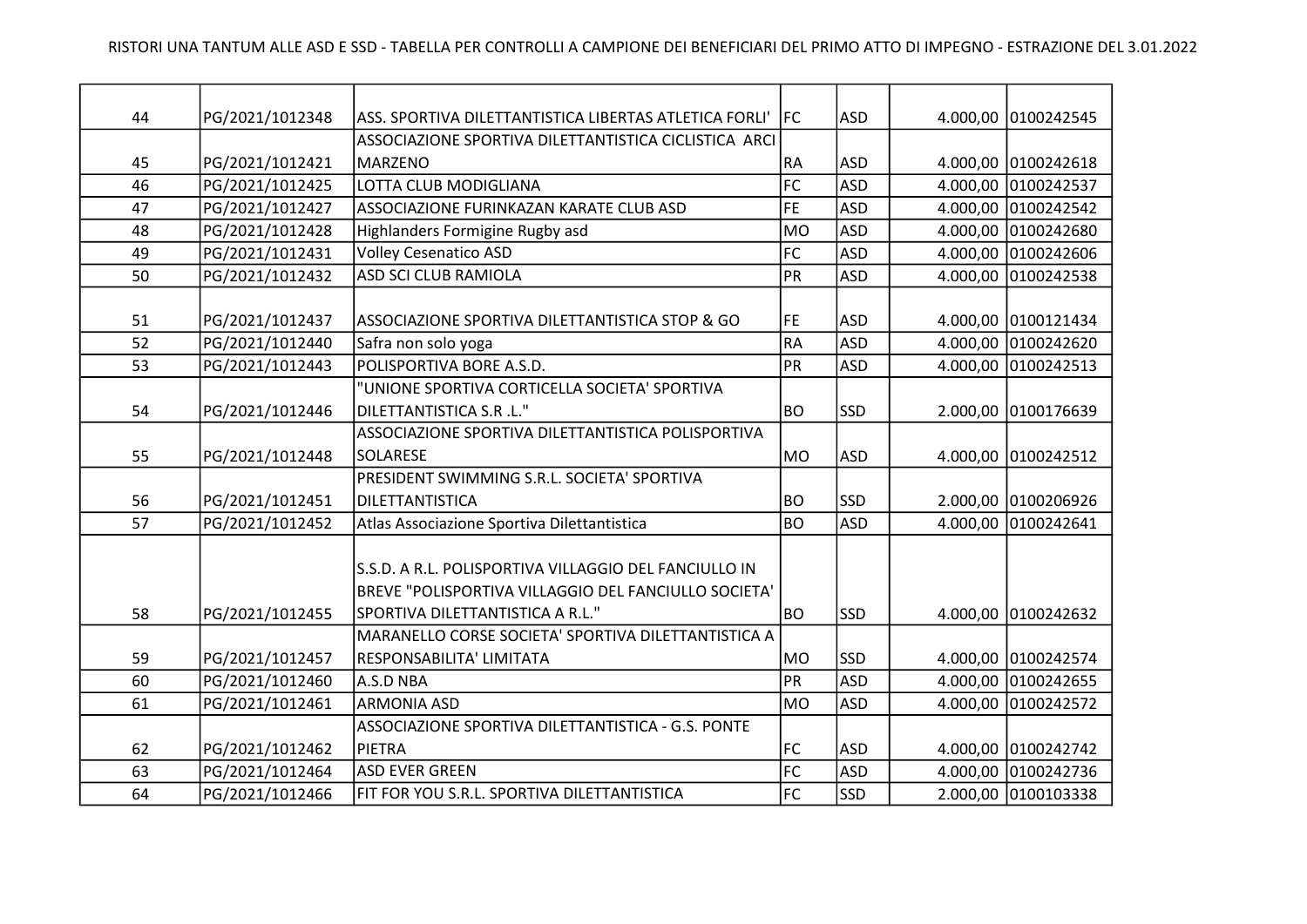|        |                 | "VIS ACADEMY SOCIETA' SPORTIVA DILETTANTISTICA A       |           |            |          |                     |
|--------|-----------------|--------------------------------------------------------|-----------|------------|----------|---------------------|
| 65     | PG/2021/1012469 | RESPONSABILITA' LIMITATA"                              | MO        | <b>SSD</b> |          | 4.000,00 0100242636 |
|        |                 | ROMAGNA BIKE GRANDI EVENTI ASSOCIAZIONE SPORTIVA       |           |            |          |                     |
|        |                 | DILETTANTISTICA IN BREVE ROMAGNA BIKE GRANDI EVENTI    |           |            |          |                     |
| 66     | PG/2021/1012470 | A.S.D.                                                 | RA        | <b>ASD</b> |          | 4.000,00 0100172793 |
|        |                 | Associazione Sportiva DIlettantistica Circolo Velico   |           |            |          |                     |
| 67     | PG/2021/1012471 | NonSoloVela                                            | RE        | ASD        |          | 4.000,00 0100242557 |
|        |                 | T.H.P. - SOCIETA' SPORTIVA DILETTANTISTICA A           |           |            |          |                     |
| 68     | PG/2021/1012473 | RESPONSABILITA' LIMITATA                               | <b>RE</b> | SSD        |          | 4.000,00 0100242507 |
| 69     | PG/2021/1012475 | <b>SIMPHP ASD</b>                                      | $F$ C     | <b>ASD</b> |          | 4.000,00 0100242511 |
|        |                 | MUTINA BEACH SOCIETA' SPORTIVA DILETTANTISTICA A       |           |            |          |                     |
| 70     | PG/2021/1012479 | RESPONSABILITA' LIMITATA                               | MO        | <b>SSD</b> |          | 4.000,00 0100242608 |
| $71\,$ | PG/2021/1012480 | YZ Volley A.S.Dilettantistica                          | <b>BO</b> | <b>ASD</b> |          | 4.000,00 0100242573 |
| 72     | PG/2021/1012481 | A.S.D. GINNASTICA RITMICA VIGARANO                     | FE        | <b>ASD</b> |          | 4.000,00 0100242597 |
| 73     | PG/2021/1012483 | SPORTCAMP A.S.D.                                       | PR        | <b>ASD</b> |          | 4.000,00 0100242613 |
|        |                 | GRUPPO SPORTIVO FOGLIANO ASSOCIAZIONE SPORTIVA         |           |            |          |                     |
| 74     | PG/2021/1012485 | DILETTANTISTICA                                        | <b>RE</b> | ASD        |          | 4.000,00 0100242601 |
|        |                 |                                                        |           |            |          |                     |
|        |                 | EDEN SPORT SOCIETA' COOPERATIVA SPORTIVA               |           |            |          |                     |
| 75     | PG/2021/1012486 | DILETTANTISTICA ABBREVIA BILE IN "EDEN SPORT S.C.S.D." | RE        | SSD        |          | 4.000,00 0100147676 |
| 76     | PG/2021/1012489 | CLUB JUVENTINITA' FORLIMPOPOLI ASD                     | FC        | <b>ASD</b> |          | 4.000,00 0100242607 |
| 77     | PG/2021/1012491 | <b>G.D.S. EVOLUTION TIME ASD</b>                       | MO        | <b>ASD</b> |          | 4.000,00 0100242603 |
| 78     | PG/2021/1012492 | A.S.D. ATTIVAMENTE                                     | RN        | <b>ASD</b> | 4.000,00 | 0100242553          |
|        |                 |                                                        |           |            |          |                     |
|        |                 |                                                        |           |            |          |                     |
|        |                 |                                                        |           |            |          |                     |
| 79     | PG/2021/1012495 | ASD PM STUDIO FIT&DANCE                                | FE        | <b>ASD</b> |          | 4.000,00 0100242587 |
| 80     | PG/2021/1012498 | Asd Santarcangiolese Basket                            | RN        | <b>ASD</b> |          | 4.000,00 0100242615 |
| 81     | PG/2021/1012499 | A.S.D. RONTA FOOTBALL CLUB                             | FC        | <b>ASD</b> |          | 4.000,00 0100242611 |
|        |                 | SCUOLA DI PALLAVOLO SERRAMAZZONI SOCIETA'              |           |            |          |                     |
| 82     | PG/2021/1012501 | COOPERATIVA SOCIALE SPORTIVA DILETTANTISTICA           | MO        | SSD        |          | 4.000,00 0100133859 |
|        |                 | FONTEVIVO AMATORI ASSOCIAZIONE SPORTIVA                |           |            |          |                     |
| 83     | PG/2021/1012503 | DILETTANTISTICA                                        | PR        | ASD        |          | 4.000,00 0100242739 |
|        |                 |                                                        |           |            |          |                     |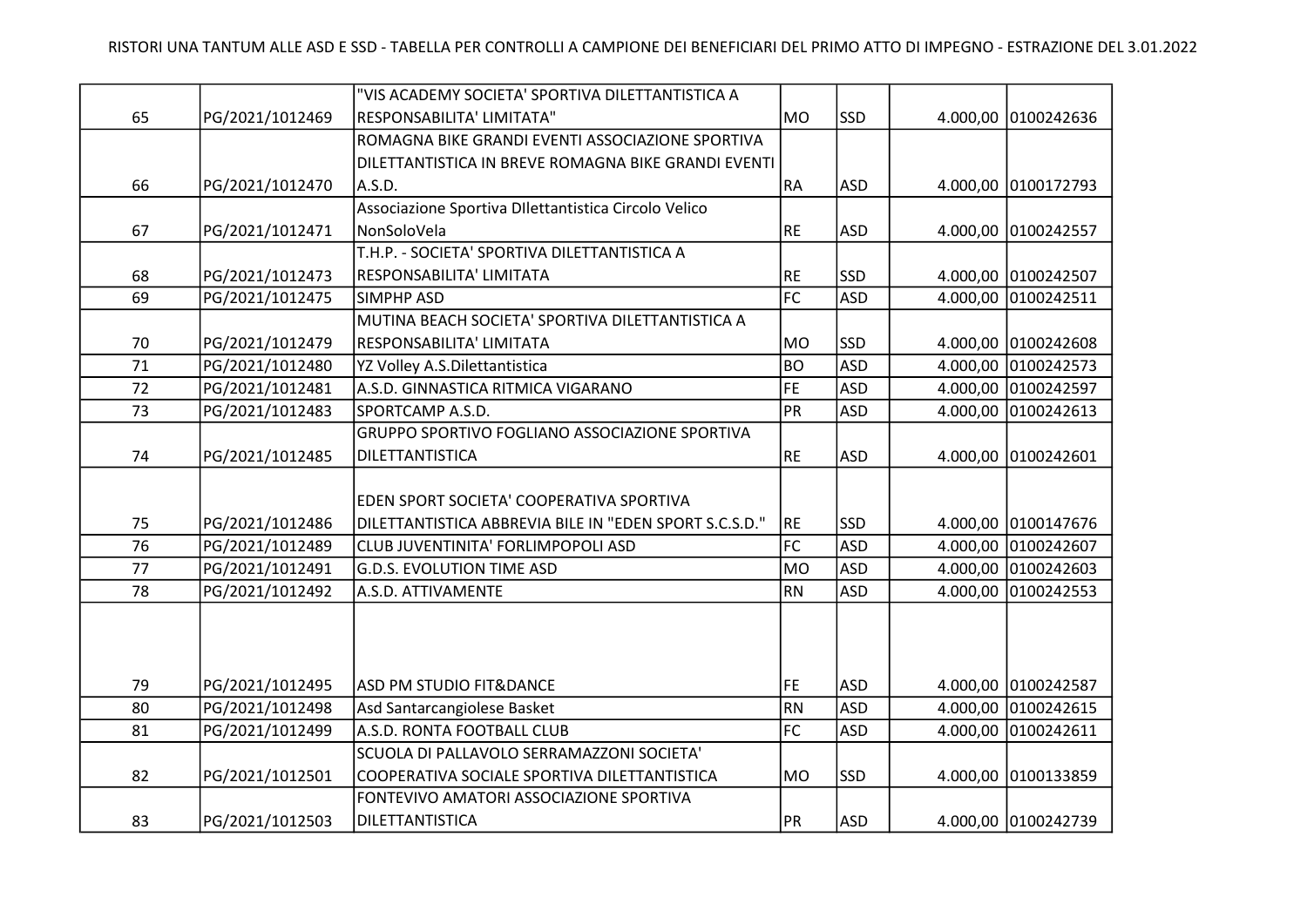| 84  | PG/2021/1012504 | A.S.D. Dismano United                                   | <b>FC</b>       | <b>ASD</b> |          | 4.000,00 0100242623 |
|-----|-----------------|---------------------------------------------------------|-----------------|------------|----------|---------------------|
| 85  | PG/2021/1012507 | Associazione Sportiva Dilettantistica Furie Buie        | PR              | <b>ASD</b> |          | 4.000,00 0100242546 |
| 86  | PG/2021/1012509 | SCUOLA BASKET SAMOGGIA 1999 A.S.D.                      | <b>MO</b>       | <b>ASD</b> |          | 4.000,00 0100242743 |
| 87  | PG/2021/1012511 | A.S.D. ENDAS NUOTO RAVENNA                              | RA              | <b>ASD</b> |          | 4.000,00 0100242540 |
| 88  | PG/2021/1012514 | ASD ROMAGNA SPORT                                       | FC              | <b>ASD</b> |          | 4.000,00 0100242744 |
| 89  | PG/2021/1012515 | ASD APS sfumature d'Ambra                               | PR              | <b>ASD</b> |          | 4.000,00 0100242690 |
| 90  | PG/2021/1012517 | ASD RUBICONE IN VOLLEY                                  | FC              | <b>ASD</b> |          | 4.000,00 0100242530 |
| 91  | PG/2021/1012521 | ASD Ateneo del Biliardo Guastalla                       | RE              | <b>ASD</b> |          | 4.000,00 100242583  |
|     |                 | BEACH VOLLEY UNIVERSITY ASSOCIAZIONE SPORTIVA           |                 |            |          |                     |
| 92  | PG/2021/1012523 | DILETTANTISTICA                                         | <b>FC</b>       | <b>ASD</b> |          | 4.000,00 100138715  |
| 93  | PG/2021/1012524 | asd Armonia                                             | BO              | <b>ASD</b> |          | 4.000,00 100242599  |
| 94  | PG/2021/1012526 | Skating il Gabbiano asd                                 | FC              | <b>ASD</b> |          | 4.000,00 100242673  |
| 95  | PG/2021/1012530 | Yoga Shubha associazione sportiva dilettantistica       | <b>BO</b>       | <b>ASD</b> |          | 4.000,00 100242547  |
|     |                 | CROSSFIT 0522 SOCIETA' SPORTIVA DILETTANTISTICA A       |                 |            |          |                     |
| 96  | PG/2021/1012531 | RESPONSABILITA' LIMITATA                                | RE              | <b>SSD</b> |          | 2.000,00 0100242526 |
|     |                 | SOCIETA' SPORTIVA DILETTANTISTICA AROUND SPORT S.R.L    |                 |            |          |                     |
| 97  | PG/2021/1012533 | IN BREVE "S.S.D. AROUND SPORT S.R.L."                   | <b>FC</b>       | <b>SSD</b> |          | 2.000,00 0100172797 |
| 98  | PG/2021/1012535 | <b>SPACE DANCE &amp; FITNESS ASD</b>                    | MO              | <b>ASD</b> |          | 4.000,00 100242638  |
| 99  | PG/2021/1012536 | A.S.D. NOT IN MY HOUSE                                  | <b>BO</b>       | <b>ASD</b> | 4.000,00 | 100156796           |
|     |                 |                                                         |                 |            |          |                     |
|     |                 | CENTRO TURISMO EQUESTRE ASSOCIAZIONE SPORTIVA           |                 |            |          |                     |
|     |                 | DILETTANTISTICA - LA TORRE IN BREVE: CTE LA TORRE       |                 |            |          |                     |
| 100 | PG/2021/1012537 | ASSOCIAZIONE SPORTIVA DILETTANTISTICA                   | RA              | <b>ASD</b> |          | 4.000,00 100242591  |
|     |                 | SPORT PROMOTION SOCIETA' SPORTIVA DILETTANTISTICA A     |                 |            |          |                     |
|     |                 | RESPONSABILIT LIMITATA ABBREVIABILE IN S.S.D. SPORT     |                 |            |          |                     |
| 101 | PG/2021/1012543 | PROMOTION S.R.L.                                        | RE              | SSD        |          | 4.000,00 0100242715 |
|     |                 |                                                         |                 |            |          |                     |
| 102 | PG/2021/1012544 | SIRO FITNESS - SOCIETA' SPORTIVA DILETTANTISTICA A R.L. | MO              | <b>SSD</b> | 2.000,00 | 0100242524          |
|     |                 | Associazione Sportiva Dilettantistica Scuola Minibasket |                 |            |          |                     |
| 103 | PG/2021/1012546 | Valmarecchia                                            | RN <sub>.</sub> | ASD        |          | 4.000,00 100242863  |
| 104 | PG/2021/1012548 | SCI CLUB ORSO BIANCO                                    | RA              | <b>ASD</b> |          | 4.000,00 100242619  |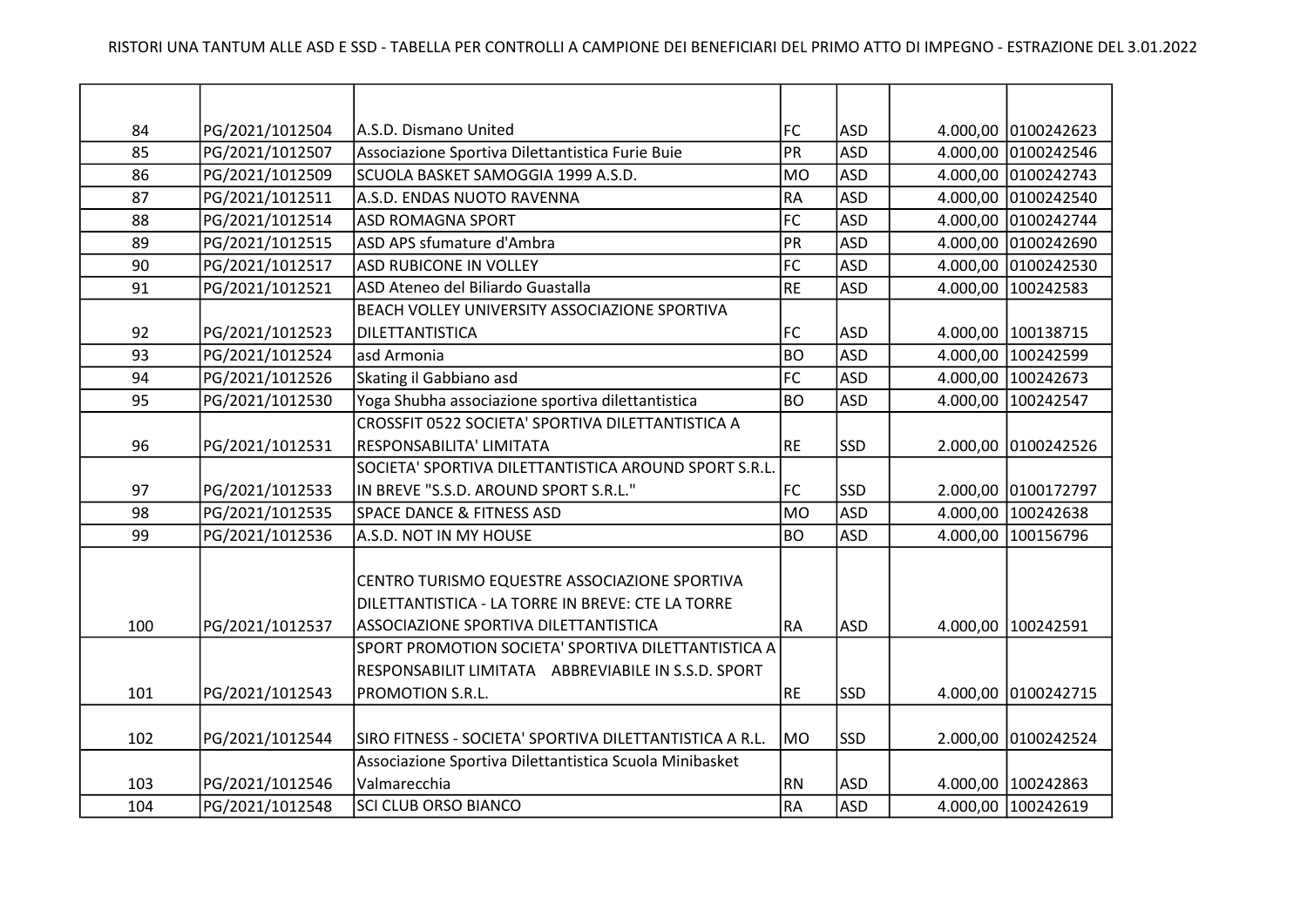| 105 | PG/2021/1012550 | ASD TENNISTAVOLO NETTUNO                                | <b>BO</b> | <b>ASD</b> |          | 4.000,00 100242723  |
|-----|-----------------|---------------------------------------------------------|-----------|------------|----------|---------------------|
| 106 | PG/2021/1012552 | ASD SCUOLA JUDO RIMINI                                  | <b>RN</b> | <b>ASD</b> | 4.000,00 | 100242621           |
|     |                 | ASSOCIAZIONE SPORTIVA DILETTANTISTICA DELIO FULGORI -   |           |            |          |                     |
| 107 | PG/2021/1012629 | RONCADELLO                                              | FC        | <b>ASD</b> |          | 4.000,00 100242652  |
| 108 | PG/2021/1012630 | AS CASTIGLIONE MURRI BASKET                             | <b>BO</b> | <b>ASD</b> | 4.000,00 | 100156775           |
| 109 | PG/2021/1012632 | APD ARCOVEGGIO 2011                                     | <b>BO</b> | <b>ASD</b> | 4.000,00 | 100156751           |
| 110 | PG/2021/1012633 | A.S.D. POLISPORTIVA PONTEVECCHIO                        | <b>BO</b> | <b>ASD</b> | 4.000,00 | 100147536           |
|     |                 | AGUANILEBBE SOCIETA' SPORTIVA DILETTANTISTICA A         |           |            |          |                     |
| 111 | PG/2021/1012634 | RESPONSABILITA' LIMITATA                                | <b>BO</b> | SSD        |          | 4.000,00 0100242625 |
| 112 | PG/2021/1012641 | A.S.D. POLISPORTIVA PANIGHINA                           | FC        | <b>ASD</b> | 4.000,00 | 100242643           |
| 113 | PG/2021/1012642 | <b>SAILORS SRL SD</b>                                   | <b>RE</b> | <b>SSD</b> | 4.000,00 | 0100242710          |
| 114 | PG/2021/1012643 | LIBERTAS GREEN BASKET A.S.D.                            | FC        | <b>ASD</b> | 4.000,00 | 100242565           |
| 115 | PG/2021/1012645 | A.C.S.D. Mù Yoga                                        | FC        | <b>ASD</b> | 4.000,00 | 100242534           |
| 116 | PG/2021/1012647 | SWEET TEAM MODENA A.S.D.                                | <b>MO</b> | ASD        | 4.000,00 | 100242707           |
| 117 | PG/2021/1012651 | CHINESE KICK BOXING ROTEGLIA ASD                        | <b>RE</b> | ASD        |          | 4.000,00 100242755  |
| 118 | PG/2021/1012653 | CUS MEDICINA PALLAVOLO A.S.D.                           | <b>BO</b> | <b>ASD</b> | 4.000,00 | 100242665           |
| 119 | PG/2021/1012654 | <b>TAMOE ASD</b>                                        | <b>RA</b> | ASD        | 4.000,00 | 100242635           |
| 120 | PG/2021/1012655 | PALLAVOLO MORDANO ASD                                   | <b>BO</b> | ASD        | 4.000,00 | 100242525           |
| 121 | PG/2021/1012657 | A.S.D. IN ES                                            | <b>RN</b> | <b>ASD</b> | 4.000,00 | 100242527           |
| 122 | PG/2021/1012659 | associazione sportiva dilettantistica del borgo         | <b>BO</b> | <b>ASD</b> | 4.000,00 | 100242675           |
| 123 | PG/2021/1012661 | <b>CRAZY SWING SCHOOL ASD</b>                           | <b>RA</b> | <b>ASD</b> | 4.000,00 | 100242746           |
| 124 | PG/2021/1012662 | Polisportiva Giovanni Masi ASD                          | <b>BO</b> | <b>ASD</b> | 4.000,00 | 100041241           |
| 125 | PG/2021/1012667 | VOLLEY CLUB CESENA A.S.D.                               | FC        | <b>ASD</b> | 4.000,00 | 100242556           |
| 126 | PG/2021/1012669 | <b>ASD TIME TO MOVE</b>                                 | FC        | <b>ASD</b> | 4.000,00 | 100139025           |
| 127 | PG/2021/1012670 | Stray Beez - Rimini Roller Derby                        | <b>RN</b> | <b>ASD</b> | 4.000,00 | 100242588           |
|     |                 |                                                         |           |            |          |                     |
| 128 | PG/2021/1012671 | LAGOSANGELES ASSOCIAZIONE SPORTIVA DILETTANTISTICA   FE |           | <b>ASD</b> | 4.000,00 | 100242508           |
|     |                 | GYMNICA - SOCIETA' COOPERATIVA SPORTIVA                 |           |            |          |                     |
| 129 | PG/2021/1012672 | DILETTANTISTICA                                         | <b>BO</b> | <b>SSD</b> |          | 4.000,00 0100242567 |
|     |                 | DINAMICA SOCIETA' COOPERATIVA SPORTIVA                  |           |            |          |                     |
| 130 | PG/2021/1012675 | DILETTANTISTICA                                         | <b>BO</b> | <b>SSD</b> |          | 4.000,00 0100242653 |
|     |                 | ASSOCIAZIONE SPORTIVA DILETTANTISTICA CITTA' DEL        |           |            |          |                     |
| 131 | PG/2021/1012677 | <b>RUBICONE</b>                                         | <b>FC</b> | <b>ASD</b> |          | 4.000,00 100242764  |
|     |                 |                                                         |           |            |          |                     |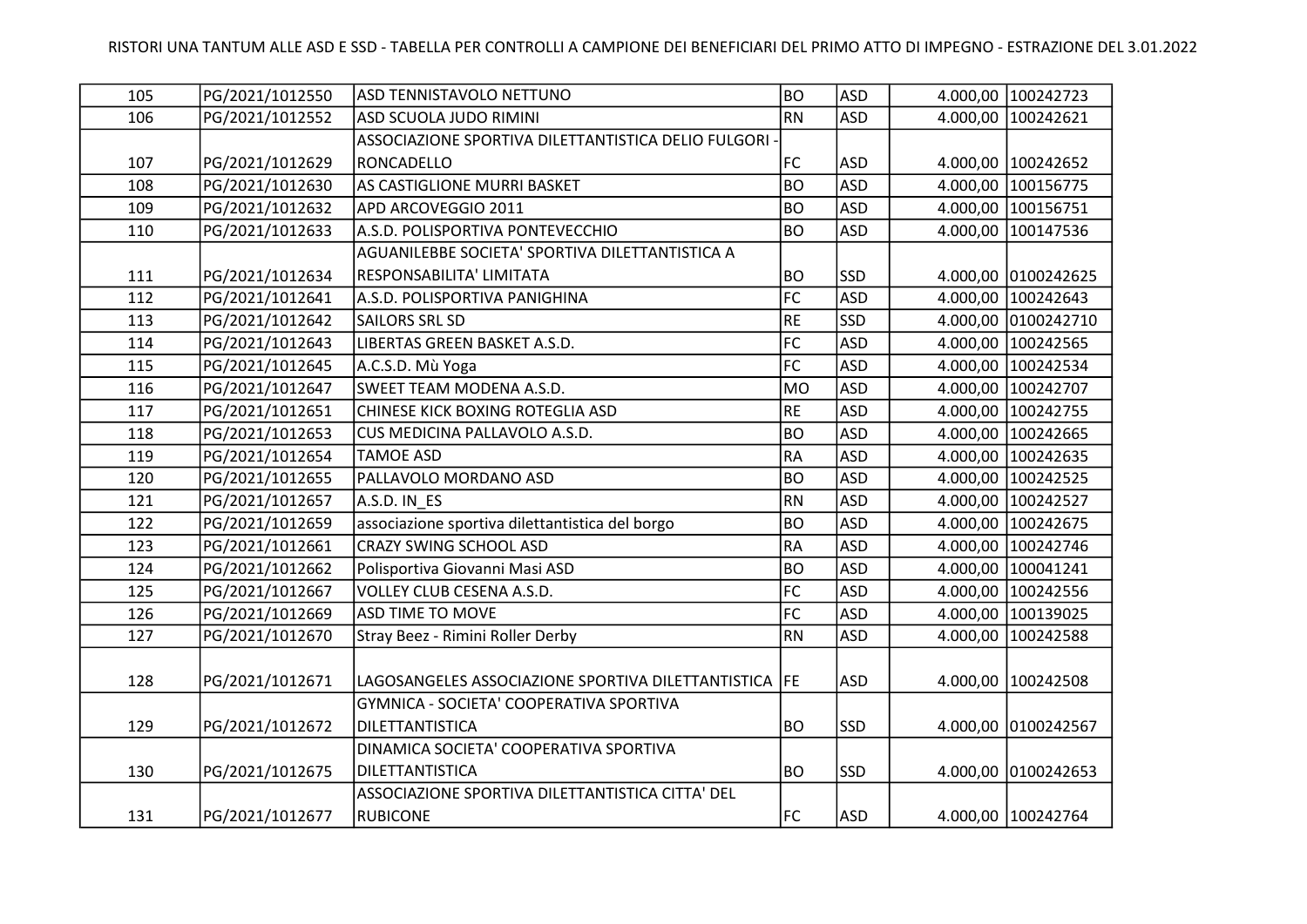|     |                 | NUOVA FIT&JOY S.R.L. - SOCIETA' SPORTIVA                  |           |            |          |                     |
|-----|-----------------|-----------------------------------------------------------|-----------|------------|----------|---------------------|
| 132 | PG/2021/1012678 | DILETTANTISTICA                                           | <b>RA</b> | <b>SSD</b> |          | 2.000,00 0100242532 |
|     |                 | RIVER WELLNESS SOCIETA' SPORTIVA DILETTANTISTICA A        |           |            |          |                     |
| 133 | PG/2021/1012679 | RESPONSABILITA LIMITATA                                   | <b>FC</b> | <b>SSD</b> | 4.000,00 | 0100242605          |
|     |                 |                                                           |           |            |          |                     |
| 134 | PG/2021/1012682 | SUNNY DAY ASSOCIAZIONE SPORTIVA DILETTANTISTICA           | RE        | <b>ASD</b> | 4.000,00 | 100242762           |
| 135 | PG/2021/1012683 | A.S.D. ACADEMY MODENA JUDO                                | <b>MO</b> | <b>ASD</b> | 4.000,00 | 100242671           |
|     |                 |                                                           |           |            |          |                     |
| 136 | PG/2021/1012685 | circolarmente lab associazione sportiva dilettantistica   | PR        | <b>ASD</b> |          | 4.000,00 100242677  |
| 137 | PG/2021/1012688 | Argento Vivo ASD                                          | PC        | <b>ASD</b> | 4.000,00 | 100242592           |
| 138 | PG/2021/1012689 | ASD VALLE'86                                              | FC        | <b>ASD</b> | 4.000,00 | 100242669           |
| 139 | PG/2021/1012693 | A.S.D. S.C. PEDALE BIANCONERO                             | <b>RA</b> | <b>ASD</b> | 4.000,00 | 100242633           |
|     |                 | EMILIA TENNIS ACADEMY - SOCIETA' SPORTIVA                 |           |            |          |                     |
| 140 | PG/2021/1012694 | DILETTANTISTICA A RESPONSABILITA' LIMITATA                | <b>BO</b> | <b>SSD</b> | 4.000,00 | 0100242541          |
|     |                 | A.S.D. "RDPT (REAL DEFENSE AND POLICING TECHNIQUES)       |           |            |          |                     |
| 141 | PG/2021/1012697 | ACADEMY"                                                  | <b>RN</b> | <b>ASD</b> |          | 4.000,00 100242650  |
| 142 | PG/2021/1012698 | ASSOCIAZIONE SPORTIVA DILETTANTISTICA AJNA                | FE        | <b>ASD</b> | 4.000,00 | 100242594           |
|     |                 | JOY DANCE - CENTRO DANZA E BENESSERE ASSOCIAZIONE         |           |            |          |                     |
| 143 | PG/2021/1012699 | SPORTIVA DILETTANTISTICA                                  | RE        | <b>ASD</b> | 2.000,00 | 100242685           |
|     |                 |                                                           |           |            |          |                     |
| 144 | PG/2021/1012700 | Associazione Sportiva Dilettantistica Teodora Ravenna Run | RA        | <b>ASD</b> |          | 2.000,00 100242564  |
| 145 | PG/2021/1012701 | Top Spin - Associazione Sportiva Dilettantistica          | FE        | ASD        | 2.000,00 | 100242535           |
| 146 | PG/2021/1012703 | <b>BEACH PARMA ASD</b>                                    | PR        | <b>ASD</b> | 4.000,00 | 100242700           |
|     |                 | ASSOCIAZIONE SPORTIVA DILETTANTISTICA ANSPI SPORT         |           |            |          |                     |
| 147 | PG/2021/1012705 | <b>SAN NAZZARO</b>                                        | PC        | <b>ASD</b> |          | 4.000,00 100242586  |
|     |                 |                                                           |           |            |          |                     |
| 148 | PG/2021/1012707 | NIREA DANZE ASSOCIAZIONE SPORTIVA DILETTANTISTICA         | RN        | <b>ASD</b> |          | 4.000,00 100242722  |
| 149 | PG/2021/1012708 | Bottega della Ginnastica ASD                              | <b>RA</b> | <b>ASD</b> | 2.000,00 | 100242563           |
| 150 | PG/2021/1012710 | Melardot Fc 1986 Asd                                      | <b>RA</b> | <b>ASD</b> | 4.000,00 | 100242536           |
|     |                 |                                                           |           |            |          |                     |
| 151 | PG/2021/1012712 | FAN DANZE FOLK SRL SOCIETA' SPORTIVA DILETTANTISTICA      | <b>RN</b> | <b>SSD</b> | 4.000,00 | 0100242549          |
|     |                 | DANCE STYLE CLUB SOCIETA' SPORTIVA DILETTANTISTICA A      |           |            |          |                     |
| 152 | PG/2021/1012714 | RESPONSABILI TA' LIMITATA                                 | <b>BO</b> | <b>SSD</b> |          | 4.000,00 0100242705 |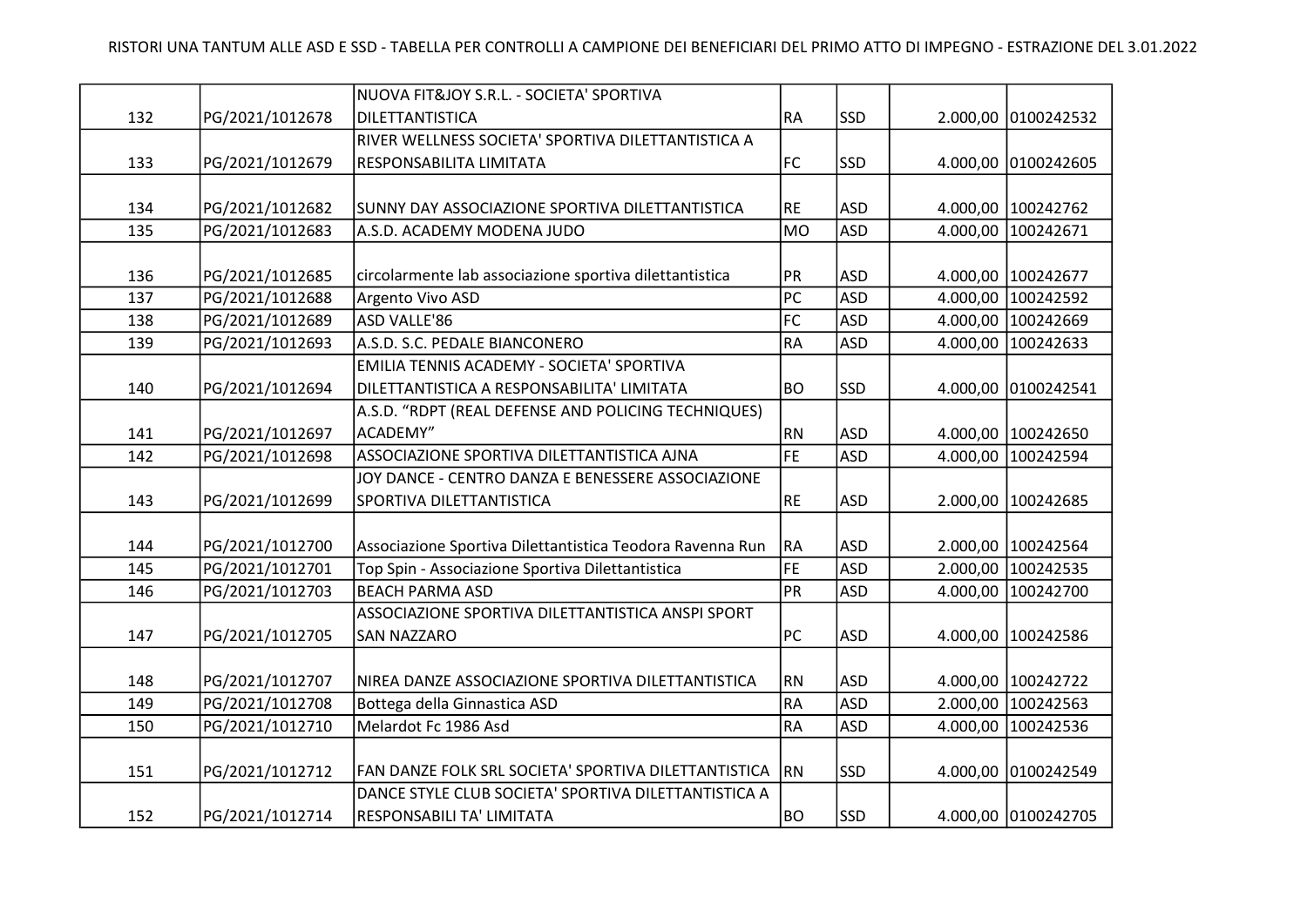|     |                 | ASSOCIAZIONE SPORTIVA DILETTANTISTICA SCUOLA VOLLEY        |                 |            |          |                    |
|-----|-----------------|------------------------------------------------------------|-----------------|------------|----------|--------------------|
| 153 | PG/2021/1012716 | CAMP                                                       | RA              | <b>ASD</b> |          | 4.000,00 100242692 |
| 154 | PG/2021/1012719 | NDC NEW DANCE CLUB A.S.D.                                  | PR              | <b>ASD</b> | 4.000,00 | 100242706          |
|     |                 | ASSOCIAZIONE SPORTIVA DILETTANTISTICA TODO CARIBE          |                 |            |          |                    |
| 155 | PG/2021/1012720 | A.S.D.                                                     | <b>FC</b>       | <b>ASD</b> | 4.000,00 | 100242560          |
| 156 | PG/2021/1012722 | A.S.D. TENNIS CLUB LOIANO                                  | <b>BO</b>       | <b>ASD</b> | 4.000,00 | 100242558          |
| 157 | PG/2021/1012724 | SAVENA VOLLEY A.S.D.                                       | <b>BO</b>       | <b>ASD</b> | 4.000,00 | 100242654          |
| 158 | PG/2021/1012726 | La Fenice Rimini ASD                                       | <b>RN</b>       | <b>ASD</b> | 4.000,00 | 100242590          |
| 159 | PG/2021/1012727 | <b>GIOCATHLON</b>                                          | <b>BO</b>       | <b>ASD</b> | 2.000,00 | 100147559          |
|     |                 | associazione sportiva dilettantistica karate goshin gruppo |                 |            |          |                    |
| 160 | PG/2021/1012730 | aks re                                                     | <b>RE</b>       | <b>ASD</b> |          | 4.000,00 100242660 |
| 161 | PG/2021/1012733 | Peperoncino Basket ASD                                     | BO              | <b>ASD</b> | 4.000,00 | 100242550          |
|     |                 |                                                            |                 |            |          |                    |
| 162 | PG/2021/1012736 | SANPAIMOLA ASSOCIAZIONE SPORTIVA DILETTANTISTICA           | <b>RA</b>       | <b>ASD</b> | 4.000,00 | 100242701          |
| 163 | PG/2021/1012739 | ARABESQUE ASD APS                                          | BO              | <b>ASD</b> | 2.000,00 | 100198687          |
| 164 | PG/2021/1012741 | FORLI' FITNESS 360+1                                       | FC              | <b>ASD</b> | 4.000,00 | 100242617          |
|     |                 |                                                            |                 |            |          |                    |
| 165 | PG/2021/1012743 | US CONDOR ASSOCIAZIONE SPORTIVA DILETTANTISTICA            | <b>PR</b>       | <b>ASD</b> |          | 4.000,00 100242581 |
| 166 | PG/2021/1012744 | SCS Arti di Oriente                                        | BO              | <b>ASD</b> | 2.000,00 | 100242645          |
| 167 | PG/2021/1012746 | A.S.D. SCUOLA DI PALLAVOLO FRANCO ANDERLINI                | <b>MO</b>       | <b>ASD</b> | 2.000,00 | 100040445          |
| 168 | PG/2021/1012747 | ASD PODISTICA VOLTANA                                      | RA              | <b>ASD</b> | 4.000,00 | 100242639          |
| 169 | PG/2021/1012748 | SCI CLUB LUGO DI ROMAGNA                                   | RA              | <b>ASD</b> | 4.000,00 | 100242661          |
|     |                 | BOCCIOFILA PERSICETANA ASSOCIAZIONE SPORTIVA               |                 |            |          |                    |
| 170 | PG/2021/1012751 | DILETTANTISTICA                                            | BO <sub>.</sub> | <b>ASD</b> |          | 2.000,00 100156745 |
|     |                 | PGS-IMA Polisportiva Giovanile Salesiana Istituto Maria    |                 |            |          |                    |
| 171 | PG/2021/1012752 | Ausiliatrice                                               | BO <sub>.</sub> | <b>ASD</b> | 4.000,00 | 100176629          |
| 172 | PG/2021/1012753 | Circolo IL FOSSOLO A.S.D.                                  | <b>BO</b>       | <b>ASD</b> | 2.000,00 | 100222237          |
|     |                 | PERGOLESI SPORT SOCIETA' SPORTIVA DILETTANTISTICA A        |                 |            |          |                    |
| 173 | PG/2021/1012754 | RESPONSABILITA' LIMITATA                                   | MO              | <b>SSD</b> | 2.000,00 | 0100148145         |
| 174 | PG/2021/1012755 | SOCIETA' SPORTIVA LA VELOCE DI FIUMALBO                    | MO              | <b>ASD</b> | 4.000,00 | 0100242719         |
|     |                 |                                                            |                 |            |          |                    |
| 175 | PG/2021/1012757 | ONDECHIARE ASSOCIAZIONE SPORTIVA DILETTANTISTICA           | RE              | <b>ASD</b> |          | 4.000,00 100242781 |
| 176 | PG/2021/1012758 | ASD Fight Academy Parma                                    | PR              | <b>ASD</b> |          | 4.000,00 100242598 |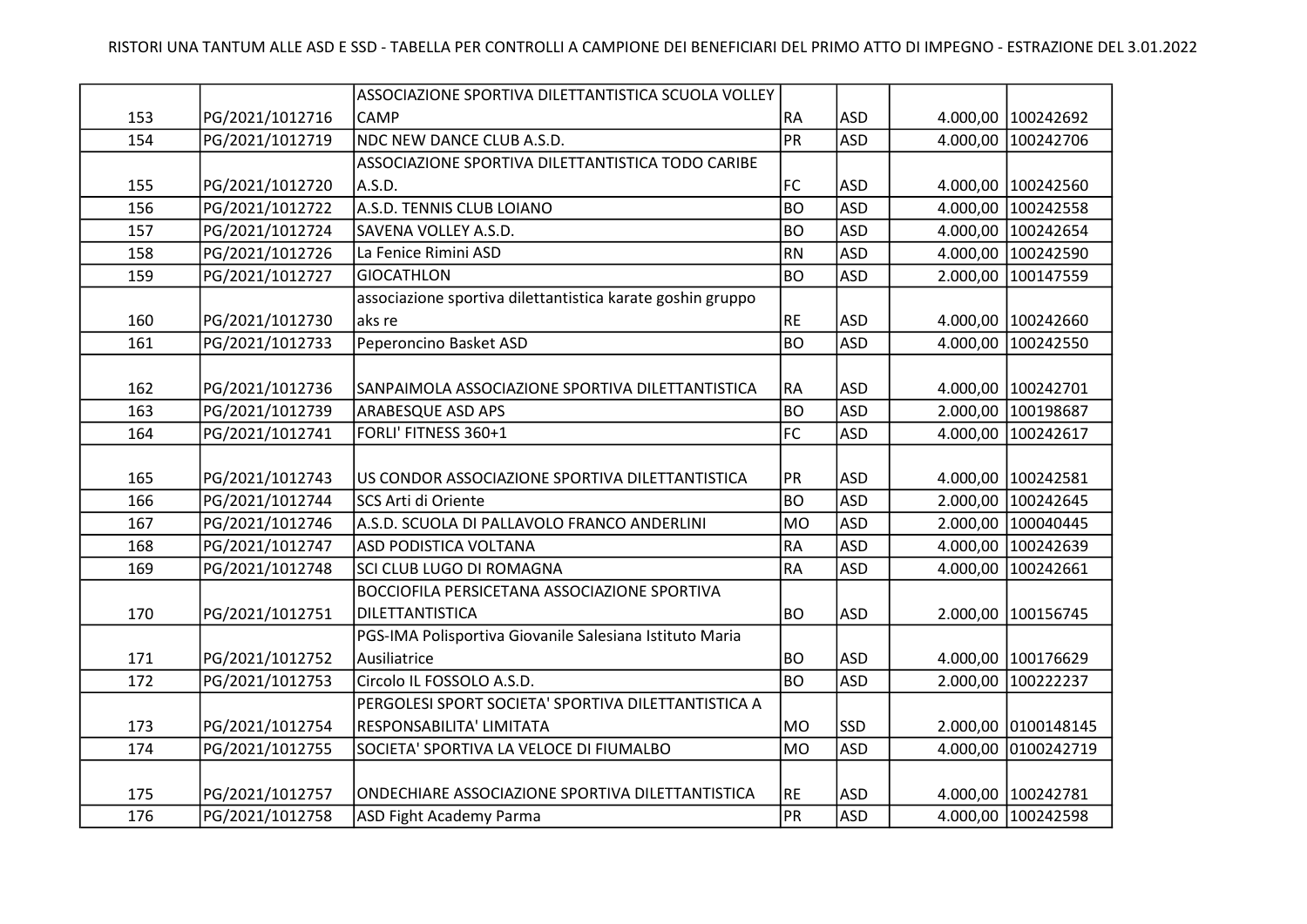| 177 | PG/2021/1012761 | MUVet Associazione Sportiva Dilettantistica         | <b>BO</b>       | <b>ASD</b> |          | 2.000,00 100222005   |
|-----|-----------------|-----------------------------------------------------|-----------------|------------|----------|----------------------|
| 178 | PG/2021/1012762 | POLISPORTIVA VILLA D'ORO A.S.D. E A.P.S.            | <b>MO</b>       | <b>ASD</b> |          | 2.000,00 100059583   |
| 179 | PG/2021/1012763 | ASD ARCOBALENO I COLORI DEL MOVIMENTO               | FC              | <b>ASD</b> |          | 2.000,00 100176650   |
| 180 | PG/2021/1012765 | INTRECCI PARALLELI A.S.D.                           | <b>MO</b>       | <b>ASD</b> | 4.000,00 | 100242648            |
|     |                 |                                                     |                 |            |          |                      |
| 181 | PG/2021/1012766 | IL CIGNO S.R.L. - SOCIETA' SPORTIVA DILETTANTISTICA | <b>BO</b>       | <b>SSD</b> |          | 4.000,00 0100176656  |
|     |                 | PISCINAE SOCIETA' SPORTIVA DILETTANTISTICA A        |                 |            |          |                      |
| 182 | PG/2021/1012768 | RESPONSABILITA' LIMITATA                            | <b>FC</b>       | <b>SSD</b> |          | 2.000,00 0100156704  |
| 183 | PG/2021/1012769 | Associazione Sportiva Dilettantistica Ren.Bu.Kan    | FC              | <b>ASD</b> |          | 4.000,00 100242687   |
| 184 | PG/2021/1012772 | A.s.dilettantistica Symon Kwoon                     | PR              | <b>ASD</b> | 4.000,00 | 100242699            |
| 185 | PG/2021/1012774 | NEW DANCE CLUB A.S.D.                               | FC              | <b>ASD</b> |          | 4.000,00 100242704   |
|     |                 | STUDIO MOVIMENTO SOCIETA' SPORTIVA DILETTANTISTICA  |                 |            |          |                      |
| 186 | PG/2021/1012779 | A RESPONSABILITA' LIMITATA                          | BO <sub>.</sub> | SSD        |          | 4.000,00 0100242647  |
|     |                 | SO.GE.SE. - SOCIETA' COOPERATIVA SPORTIVA           |                 |            |          |                      |
| 187 | PG/2021/1012780 | DILETTANTISTICA                                     | BO              | <b>SSD</b> |          | 2.000,00 0100033469  |
| 188 | PG/2021/1012781 | LA SOFFITTA CENTRO DANZA A.S.D.                     | <b>RA</b>       | <b>ASD</b> | 4.000,00 | 100242765            |
| 189 | PG/2021/1012782 | <b>LES ARTS ASD</b>                                 | <b>MO</b>       | <b>ASD</b> |          | 4.000,00 100242637   |
| 190 | PG/2021/1012783 | NUOVA SCUOLA BASKET FAENZA ASD                      | RA              | <b>ASD</b> |          | 4.000,00 100242626   |
| 191 | PG/2021/1012784 | ASD CENTRO SPORTIVO LIBERTAS RIMINI                 | <b>RN</b>       | <b>ASD</b> |          | 4.000,00 100242691   |
| 192 | PG/2021/1012788 | PALLAVOLO SAN LAZZARO SSDARL                        | <b>BO</b>       | <b>SSD</b> | 4.000,00 | 0100237581           |
|     |                 | MONTALE PALLAVOLO SOCIETA' SPORTIVA                 |                 |            |          |                      |
| 193 | PG/2021/1012790 | DILETTANTISTICA A RESPONSABILITA' LIMITATA          | MO              | SSD        |          | 4.000,00 0100242600  |
| 194 | PG/2021/1012801 | <b>ASD FADAMAT</b>                                  | RN              | <b>ASD</b> |          | 4.000,00 100242721   |
| 195 | PG/2021/1012802 | ASD VOLLEY ACADEMY MANU BENELLI                     | <b>RA</b>       | <b>ASD</b> |          | 4.000,00 100172807   |
| 196 | PG/2021/1012803 | Judo Club Sassuolo                                  | <b>MO</b>       | <b>ASD</b> |          | 4.000,00 100242585   |
|     |                 |                                                     |                 |            |          |                      |
| 197 | PG/2021/1012805 | SAN FAUSTINO ASSOCIAZIONE SPORTIVA DILETTANTISTICA  | RE              | <b>ASD</b> |          | 2.000,00   100242593 |
| 198 | PG/2021/1012806 | A.S.D. BOCCIOFILA CASTENASO                         | <b>BO</b>       | <b>ASD</b> |          | 4.000,00 100242517   |
| 199 | PG/2021/1012811 | Circolo Polisportiva Campogalliano a.s.d.           | <b>MO</b>       | <b>ASD</b> |          | 2.000,00 100198526   |
| 200 | PG/2021/1012814 | A.S.D. VOLLEY CASTEL BOLOGNESE                      | RA              | <b>ASD</b> |          | 4.000,00 100242551   |
| 201 | PG/2021/1012815 | DINAMIC NUOTO ASD                                   | <b>RE</b>       | <b>ASD</b> |          | 4.000,00   100242576 |
| 202 | PG/2021/1012818 | Associazione Dilettantistica Miramare Basket        | RN              | <b>ASD</b> |          | 4.000,00 100242737   |
|     |                 |                                                     |                 |            |          |                      |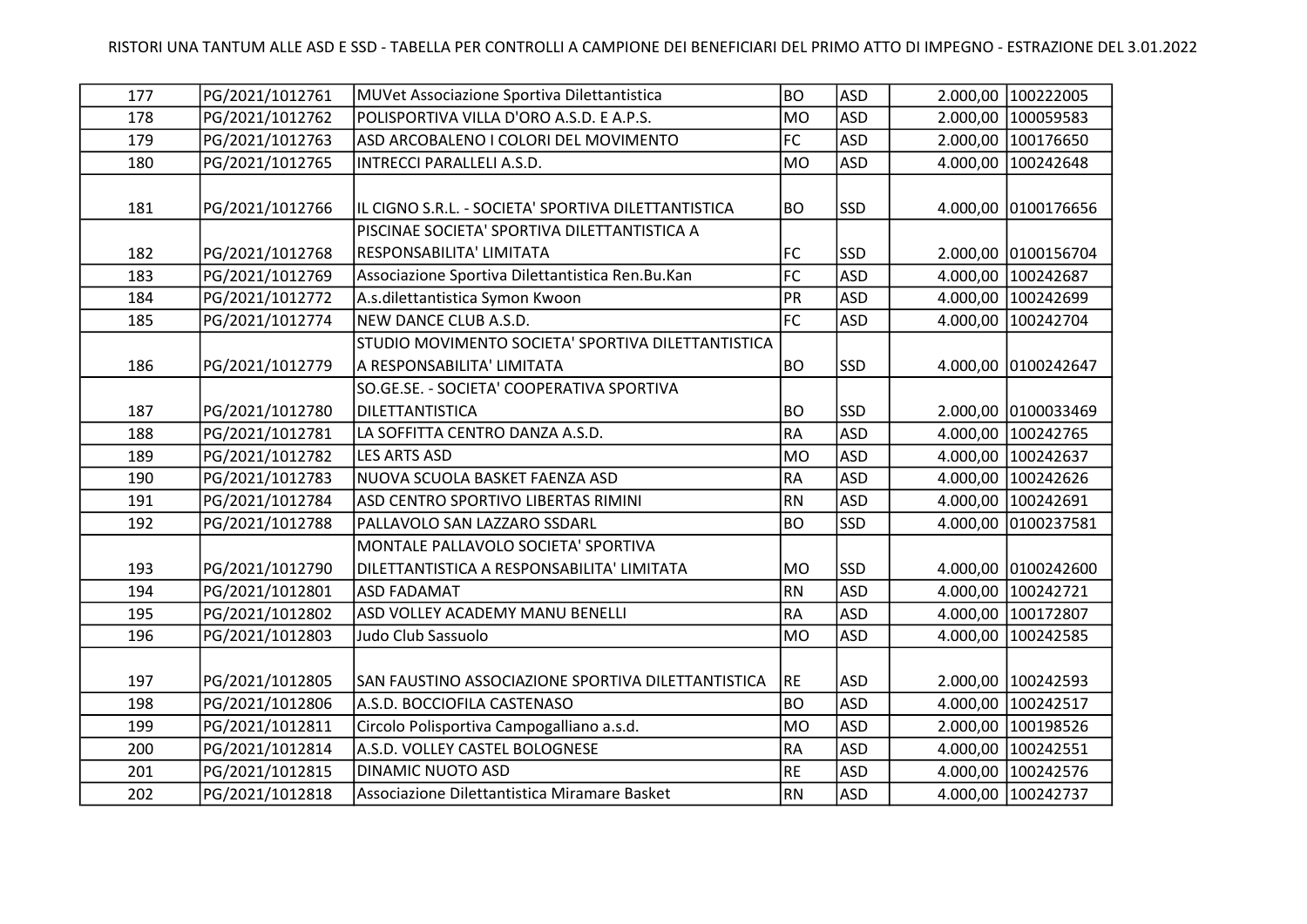|     |                 | POLISPORTIVA FORNOVOSPORT ASSOCIAZIONE                 |           |            |          |                     |
|-----|-----------------|--------------------------------------------------------|-----------|------------|----------|---------------------|
| 203 | PG/2021/1012821 | DILETTANTISTICA                                        | PR        | <b>ASD</b> |          | 4.000,00 100242628  |
|     |                 |                                                        |           |            |          |                     |
| 204 | PG/2021/1012823 | ALTRI BALLETTI ASSOCIAZIONE SPORTIVA DILETTANTISTICA   | <b>BO</b> | ASD        |          | 4.000,00 100242651  |
| 205 | PG/2021/1012824 | A.S.D. TEAM CICLOSPORT TIDON VALLEY                    | PC        | <b>ASD</b> |          | 4.000,00 100242657  |
| 206 | PG/2021/1012827 | PGS Bellaria a.s.d.                                    | <b>BO</b> | <b>ASD</b> |          | 2.000,00  100198983 |
| 207 | PG/2021/1012829 | A.S.D TENNIS CLUB GUIGLIA                              | <b>MO</b> | <b>ASD</b> |          | 4.000,00 100242837  |
| 208 | PG/2021/1012831 | Reno Rugby Bologna asd                                 | <b>BO</b> | <b>ASD</b> | 4.000,00 | 100242694           |
|     |                 |                                                        |           |            |          |                     |
| 209 | PG/2021/1012833 | US MONTECCHIO CALCIO ASD                               | <b>RE</b> | <b>ASD</b> |          | 4.000,00 100147538  |
| 210 | PG/2021/1012835 | AHIMSA A.S.D.                                          | <b>RN</b> | <b>ASD</b> |          | 2.000,00 100242760  |
| 211 | PG/2021/1012836 | Kristall Palace A.S.D.                                 | <b>RE</b> | <b>ASD</b> |          | 4.000,00 100242735  |
| 212 | PG/2021/1012837 | A.S.D. CELTIC BOYS PRATINA 216                         | RE        | <b>ASD</b> |          | 4.000,00 100172802  |
| 213 | PG/2021/1012839 | ASSOCIAZIONE SPORTIVA SWATMARAMA                       | <b>RE</b> | <b>ASD</b> |          | 4.000,00 100242644  |
| 214 | PG/2021/1012840 | ASD Club Scherma La Farnesiana                         | PR        | <b>ASD</b> |          | 4.000,00 100242864  |
| 215 | PG/2021/1012842 | OFFICINA DANZA STUDIO ASD                              | <b>MO</b> | <b>ASD</b> |          | 4.000,00 100242757  |
| 216 | PG/2021/1012845 | associazione sportiva dilettantistica roller verucchio | <b>RN</b> | <b>ASD</b> |          | 4.000,00 100242664  |
|     |                 | RIMIN UP SOCIETA' COOPERATIVA SPORTIVA                 |           |            |          |                     |
| 217 | PG/2021/1012848 | DILETTANTISTICA                                        | RN        | <b>SSD</b> |          | 4.000,00 0100242678 |
| 218 | PG/2021/1012849 | ASS.CULTURALE SPORTIVO SPAZIO DANZA                    | FC        | <b>ASD</b> |          | 4.000,00 100242634  |
| 219 | PG/2021/1012853 | Associazione Sportiva Dilettantistica S26              | PR        | <b>ASD</b> | 4.000,00 | 100242552           |
|     |                 | GEKOCLIMB SOCIETA' SPORTIVA DILETTANTISTICA A          |           |            |          |                     |
| 220 | PG/2021/1012854 | RESPONSABILITA' LIMITATA                               | <b>MO</b> | <b>SSD</b> |          | 4.000,00 0100242738 |
|     |                 |                                                        |           |            |          |                     |
| 221 | PG/2021/1012856 | ASSOCIAZIONE SPORTIVA DILETTANTISTICA ALPINI VOLLEY    | PR        | <b>ASD</b> |          | 4.000,00 100242726  |
| 222 | PG/2021/1012857 | Donna & Fitness ssd a rl                               | <b>BO</b> | SSD        |          | 2.000,00 0100242589 |
|     |                 | FIT LOVE SOCIETA' SPORTIVA DILETTANTISTICA A           |           |            |          |                     |
| 223 | PG/2021/1012859 | RESPONSABILITA' LIMI TATA                              | PR        | <b>SSD</b> |          | 4.000,00 0100242778 |
| 224 | PG/2021/1012860 | PUEBLO ASSOCIAZIONE SPORTIVA DILETTANTISTICA           | <b>BO</b> | <b>ASD</b> |          | 4.000,00 100242578  |
| 225 | PG/2021/1012861 | A.S.D. PERLA VERDE CALCIO                              | RN        | <b>ASD</b> |          | 4.000,00 100242753  |
| 226 | PG/2021/1012864 | ASD Ciclistica Granarolo Faentino                      | RA        | <b>ASD</b> |          | 4.000,00 100242748  |
| 227 | PG/2021/1012865 | Polisportiva Reno                                      | <b>RA</b> | <b>ASD</b> |          | 4.000,00 100242622  |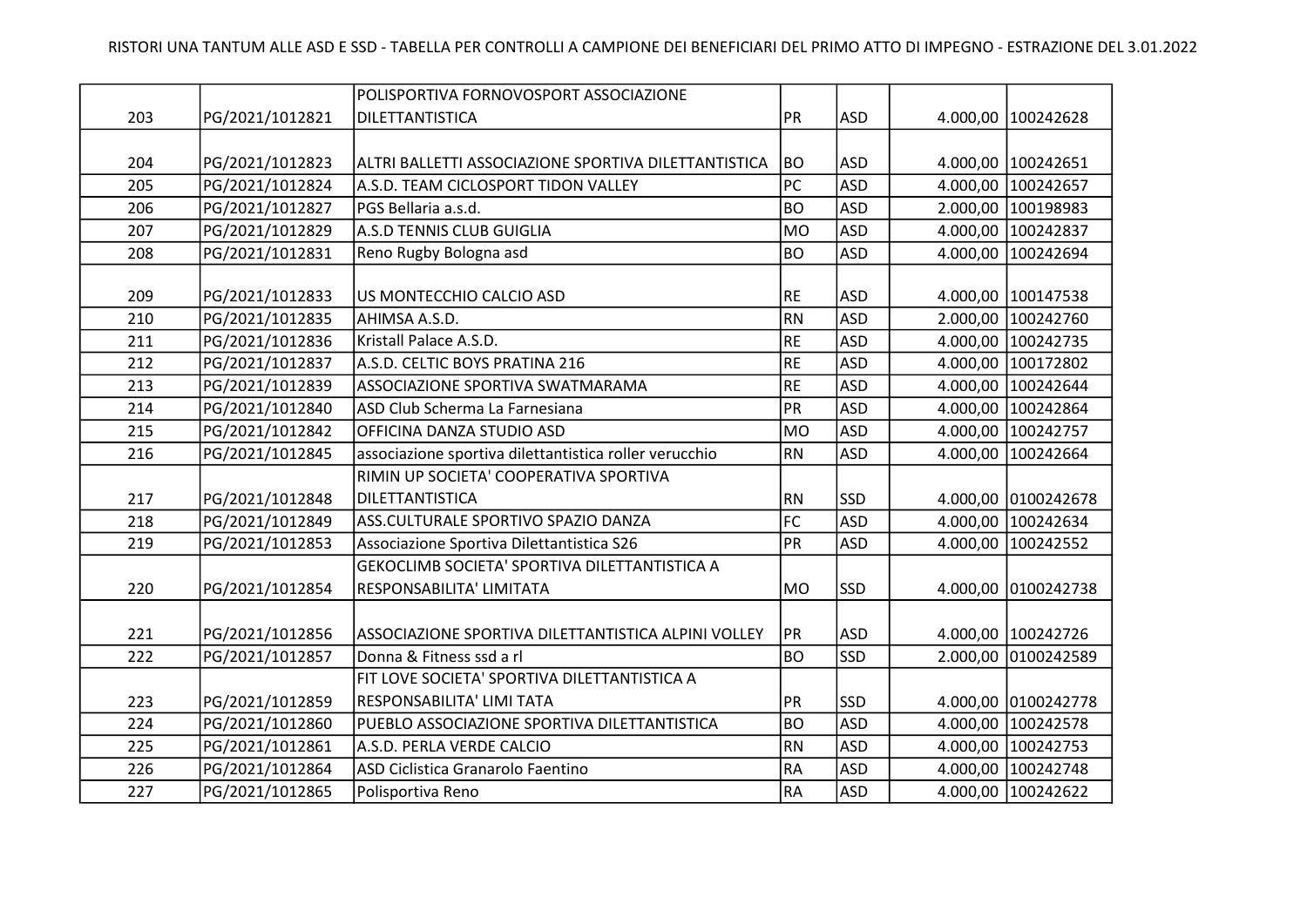|     |                 | HAPPY FIT SOCIETA' SPORTIVA DILETTANTISTICA A                       |           |            |          |                     |
|-----|-----------------|---------------------------------------------------------------------|-----------|------------|----------|---------------------|
| 228 | PG/2021/1012866 | RESPONSABILITA' LIMITATA                                            | <b>RA</b> | <b>SSD</b> |          | 2.000,00 0100242745 |
| 229 | PG/2021/1012869 | <b>FUTURE TENNIS ACADEMY</b>                                        | BO        | <b>ASD</b> | 4.000,00 | 100242640           |
| 230 | PG/2021/1012870 | A.S.D. RIVAVERDE PISCINE DI GAGGIO MONTANO                          | <b>BO</b> | <b>ASD</b> | 2.000,00 | 100242571           |
| 231 | PG/2021/1012871 | Associazione Sportiva Dilettantistica Samadhi                       | <b>BO</b> | <b>ASD</b> | 4.000,00 | 100242555           |
|     |                 | ASSOCIAZIONE SPORTIVA DILETTANTISTICA POLISPORTIVA                  |           |            |          |                     |
| 232 | PG/2021/1012872 | <b>SANTA SOFIA</b>                                                  | <b>FC</b> | <b>ASD</b> |          | 4.000,00 100242782  |
|     |                 |                                                                     |           |            |          |                     |
| 233 | PG/2021/1012873 | associazione dilettantistica polisportiva virtus ponte dell'olio PC |           | <b>ASD</b> |          | 4.000,00 100156758  |
| 234 | PG/2021/1012877 | Associazione Sportiva Dilettantistica DEA                           | RN        | <b>ASD</b> | 4.000,00 | 100242561           |
| 235 | PG/2021/1012885 | UNIONE SPORTIVA DILETTANTISTICA SAN MARCO                           | FC        | <b>ASD</b> | 4.000,00 | 100147532           |
|     |                 | FISIOKINETIC SOCIETA' SPORTIVA DILETTANTISTICA A                    |           |            |          |                     |
| 236 | PG/2021/1012886 | RESPONSABILITA' LIMITATA                                            | <b>RN</b> | <b>SSD</b> |          | 2.000,00 0100237587 |
| 237 | PG/2021/1012892 | A.S.D. REAL SALABOLOGNESE                                           | BO        | <b>ASD</b> | 4.000,00 | 100175330           |
| 238 | PG/2021/1012897 | INVICTUS BOLOGNA A.S.D.                                             | <b>BO</b> | <b>ASD</b> | 4.000,00 | 100242750           |
|     |                 | GRAND JETE' DANCE ACADEMY SOCIETA' SPORTIVA                         |           |            |          |                     |
| 239 | PG/2021/1012898 | DILETTANTISTICA A R.L.                                              | BO        | <b>SSD</b> | 4.000,00 | 0100242577          |
| 240 | PG/2021/1012899 | asd basser volley                                                   | MO        | <b>ASD</b> | 4.000,00 | 100242604           |
|     |                 | AROUND SPORT SOCIETA' COOPERATIVA SPORTIVA                          |           |            |          |                     |
| 241 | PG/2021/1012900 | DILETTANTISTICA                                                     | <b>FC</b> | <b>SSD</b> |          | 2.000,00 0100129934 |
|     |                 | PODISTICA CORREGGIO ASSOCIAZIONE SPORTIVA                           |           |            |          |                     |
| 242 | PG/2021/1012903 | DILETTANTISTICA                                                     | RE        | <b>ASD</b> |          | 4.000,00 100242575  |
|     |                 |                                                                     |           |            |          |                     |
| 243 | PG/2021/1012907 | Nuotatori Fornovo Associazione sportiva dilettantistica             | PR        | <b>ASD</b> | 4.000,00 | 100242732           |
|     |                 | U.S. SATURNO GUASTALLA SOC. COOP. SPORTIVA                          |           |            |          |                     |
| 244 | PG/2021/1012909 | DILETTANTISTICA                                                     | RE        | <b>SSD</b> |          | 4.000,00 0100242796 |
| 245 | PG/2021/1012911 | <b>ASD FUNCTIONAL MOVE</b>                                          | FC        | <b>ASD</b> | 4.000,00 | 100242720           |
| 246 | PG/2021/1012918 | <b>G.S.MERCURY ASD</b>                                              | PR        | <b>ASD</b> | 4.000,00 | 100242733           |
| 247 | PG/2021/1012920 | ASD PESISTICA RECORD MERLINO                                        | BO        | <b>ASD</b> | 4.000,00 | 100242629           |
| 248 | PG/2021/1012926 | <b>Ring Side</b>                                                    | RN        | <b>ASD</b> | 4.000,00 | 100242630           |
| 249 | PG/2021/1012929 | AICS ESTATE INSIEME ASD                                             | FC        | <b>ASD</b> | 4.000,00 | 100242776           |
| 250 | PG/2021/1012977 | A.S.D. JUNIOR SAN SECONDO                                           | PR        | <b>ASD</b> | 2.000,00 | 100242866           |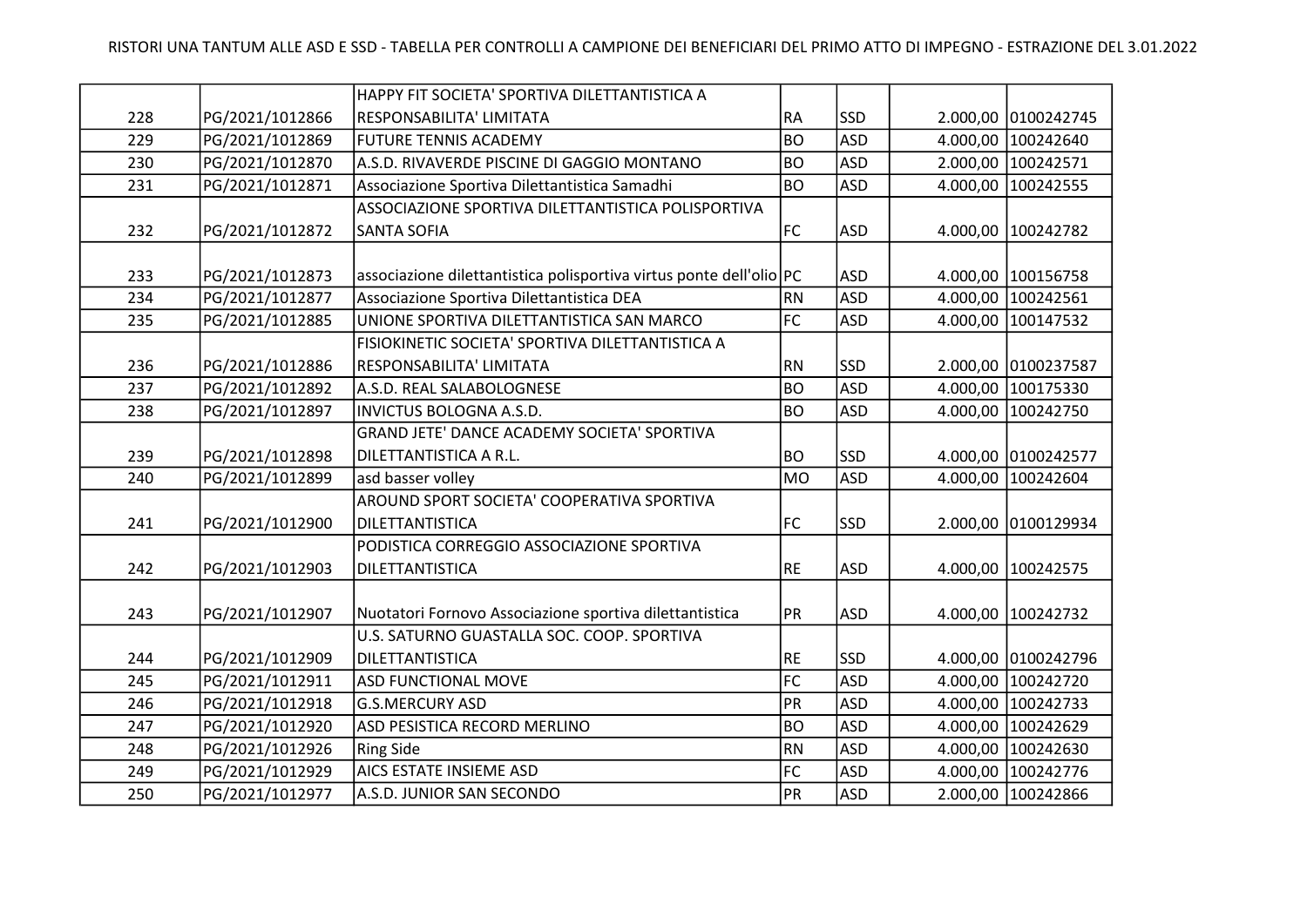|     |                 | SAN DONNINO SPORT SOCIETA' SPORTIVA DILETTANTISTICA  |                |            |          |                     |
|-----|-----------------|------------------------------------------------------|----------------|------------|----------|---------------------|
| 251 | PG/2021/1012978 | A R.L.                                               | <b>PR</b>      | <b>SSD</b> |          | 4.000,00 0100242602 |
|     |                 |                                                      |                |            |          |                     |
| 252 | PG/2021/1012979 | UNIONE SPORTIVA DILETTANTISTICA VIRTUS BAGNOLO       | <b>RE</b>      | <b>ASD</b> |          | 4.000,00 100242761  |
| 253 | PG/2021/1012980 | A.S.D. Bolognina Boxe                                | BO             | <b>ASD</b> |          | 4.000,00 100206466  |
|     |                 | ASSOCIAZIONE SPORTIVA DILETTANTISTICA CONTROLUCE     |                |            |          |                     |
| 254 | PG/2021/1012981 | <b>BASKET MIRANDOLA</b>                              | M <sub>O</sub> | <b>ASD</b> |          | 4.000,00 100242775  |
| 255 | PG/2021/1012982 | A. S. D. TEAM CUBA                                   | BO             | <b>ASD</b> |          | 2.000,00 100222061  |
| 256 | PG/2021/1012983 | ARGENTA NUOTO A.S.D.                                 | FE             | <b>ASD</b> |          | 4.000,00 100242747  |
| 257 | PG/2021/1012984 | SAVIORS SOCIAL RUGBY A.S.D.                          | FC             | <b>ASD</b> | 4.000,00 | 100242676           |
|     |                 | CENTRO CULTURALE EDI ASSOCIAZIONE SPORTIVA           |                |            |          |                     |
| 258 | PG/2021/1012986 | DILETTANTISTICA                                      | RA             | <b>ASD</b> |          | 2.000,00 100222006  |
| 259 | PG/2021/1012987 | CIRCOLO POLIVALENTE OLIMPIA VIGNOLA ASD              | <b>MO</b>      | <b>ASD</b> |          | 2.000,00 100144229  |
|     |                 |                                                      |                |            |          |                     |
| 260 | PG/2021/1012988 | ASSOCIAZIONE SPORTIVA DILETTANTISTICA NUOVO NUOTO BO |                | <b>ASD</b> |          | 4.000,00 100242688  |
| 261 | PG/2021/1012990 | <b>EMILIA SPORT ASD</b>                              | <b>BO</b>      | <b>ASD</b> | 4.000,00 | 100242756           |
| 262 | PG/2021/1012993 | Arrampicata Ferrara ASD                              | FE             | <b>ASD</b> |          | 4.000,00 100242667  |
| 263 | PG/2021/1012995 | <b>D&amp;M ARTELIER</b>                              | <b>BO</b>      | <b>ASD</b> |          | 4.000,00 100242772  |
| 264 | PG/2021/1012997 | TENNISTAVOLO VILLA D'ORO                             | <b>MO</b>      | <b>ASD</b> |          | 4.000,00 100242752  |
|     |                 | ASSOCIAZIONE POLISPORTIVA DILETTANTISTICA G.S. BOCA  |                |            |          |                     |
| 265 | PG/2021/1012999 | <b>BARCO</b>                                         | RE             | <b>ASD</b> |          | 4.000,00 100242780  |
|     |                 | POLISPORTIVA CORRADO ZANNONI ASSOCIAZIONE PER LA     |                |            |          |                     |
| 266 | PG/2021/1013001 | PROMOZIONE DELLO SPORT DILETTANTISTICO               | RA             | <b>ASD</b> |          | 2.000,00 100087344  |
|     |                 | NUOVO NUOTO GEST SOCIETA' SPORTIVA DILETTANTISTICA   |                |            |          |                     |
| 267 | PG/2021/1013002 | A RESPONSABILITA' LIMITATA                           | BO             | <b>SSD</b> |          | 4.000,00 0100242683 |
| 268 | PG/2021/1013003 | ASD MAGIKA PALLACANESTRO                             | <b>BO</b>      | <b>ASD</b> |          | 4.000,00 100242689  |
| 269 | PG/2021/1013006 | HAMSA STUDIO A.S.D.                                  | BO             | <b>ASD</b> |          | 4.000,00 100242789  |
| 270 | PG/2021/1013007 | Athena Rimini ASD                                    | <b>RN</b>      | <b>ASD</b> | 4.000,00 | 100242681           |
|     |                 | RIMINI BOXE BIAGINI CAV. ORESTE ASSOCIAZIONE         |                |            |          |                     |
| 271 | PG/2021/1013008 | SPORTIVA DILETTANTISTICA                             | RN             | <b>ASD</b> |          | 4.000,00 100242741  |
| 272 | PG/2021/1013009 | SPS TRE CASTELLI DILETTANTISTICA                     | <b>RE</b>      | <b>ASD</b> |          | 4.000,00 100242659  |
| 273 | PG/2021/1013010 | Giallo Dozza Bologna Rugby ASD                       | <b>BO</b>      | <b>ASD</b> |          | 4.000,00 100133852  |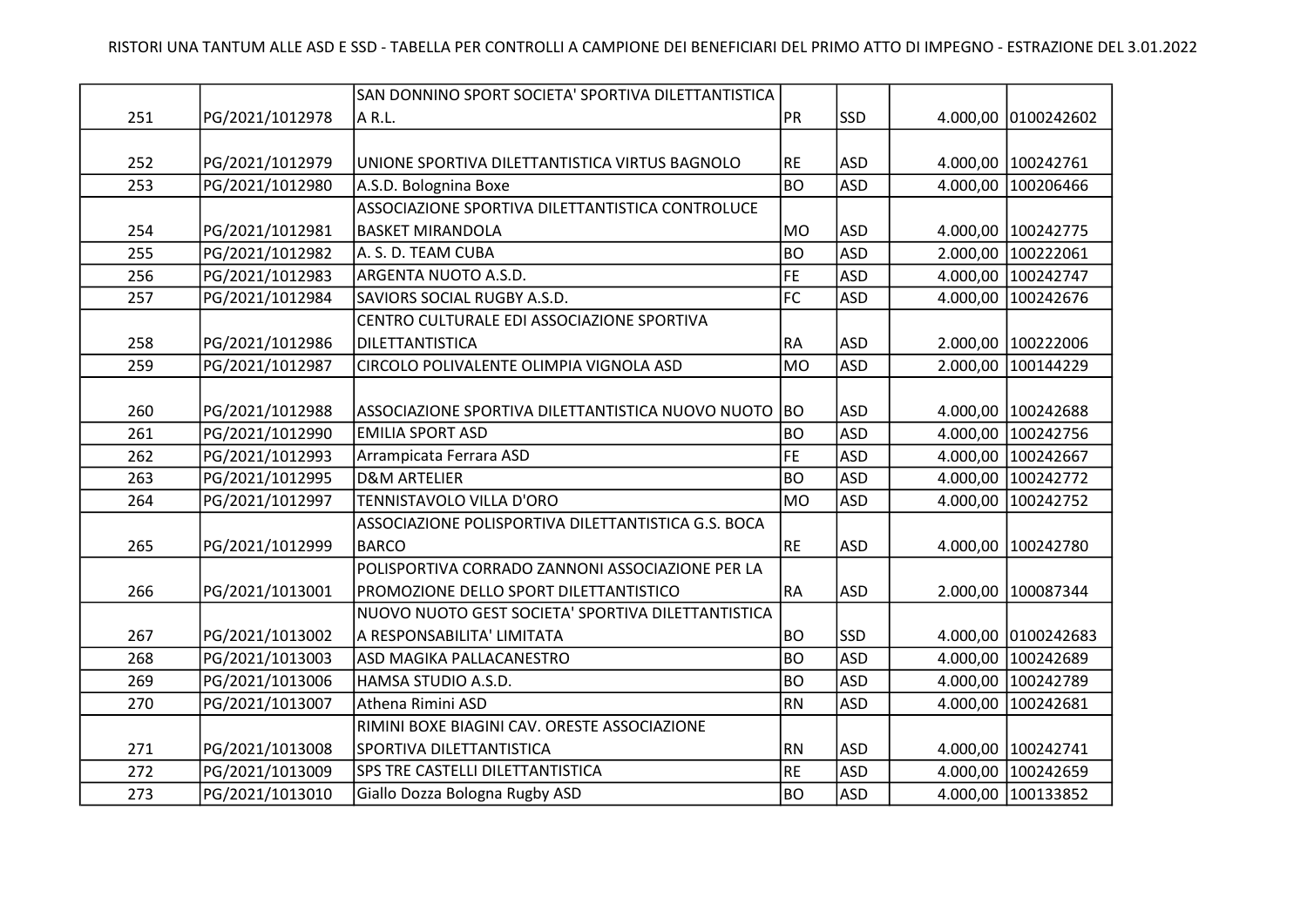|     |                 | GRUPPO SPORTIVO ARBOR BASKET SOCIETA' COOPERATIVA     |                 |            |          |                     |
|-----|-----------------|-------------------------------------------------------|-----------------|------------|----------|---------------------|
| 274 | PG/2021/1013011 | SPORTIVA DILETTANTISTICA                              | RE              | <b>SSD</b> |          | 4.000,00 0100242807 |
| 275 | PG/2021/1013012 | Ekam Yoga Studio Asd                                  | <b>BO</b>       | <b>ASD</b> | 4.000,00 | 100242713           |
| 276 | PG/2021/1013014 | ASSOCIAZIONE SPORTIVA DILETTANTISTICA MASONE          | <b>RE</b>       | <b>ASD</b> | 4.000,00 | 100242582           |
|     |                 |                                                       |                 |            |          |                     |
|     |                 | BODY ART SOCIETA' SPORTIVA DILETTANTISTICA A          |                 |            |          |                     |
| 277 | PG/2021/1013015 | RESPONSABILITA' LIMI TATA                             | FC              | <b>SSD</b> |          | 4.000,00 0100130832 |
|     |                 |                                                       |                 |            |          |                     |
|     |                 | ASHTANGA YOGA FAENZA ASSOCIAZIONE SPORTIVA            |                 |            |          |                     |
| 278 | PG/2021/1013016 | DILETTANTISTICA                                       | RA              | ASD        |          | 4.000,00 100242754  |
|     |                 | ACQUADELA ASSOCIAZIONE POLISPORTIVA                   |                 |            |          |                     |
| 279 | PG/2021/1013017 | DILETTANTISTICA                                       | <b>BO</b>       | <b>ASD</b> |          | 4.000,00 100242562  |
| 280 | PG/2021/1013019 | PALLAVOLO FAENZA A.S.D.                               | <b>RA</b>       | <b>ASD</b> | 4.000,00 | 100242666           |
| 281 | PG/2021/1013021 | <b>ASD YOGABO</b>                                     | <b>BO</b>       | <b>ASD</b> | 4.000,00 | 100242656           |
| 282 | PG/2021/1013023 | asd trail romagna                                     | <b>RA</b>       | <b>ASD</b> | 4.000,00 | 100156741           |
| 283 | PG/2021/1013024 | A.S.D. POLISPORTIVA SALA                              | FC              | <b>ASD</b> | 4.000,00 | 100242763           |
|     |                 | Triumvirato Atletico Pallavolo Gruppo Sportivo        |                 |            |          |                     |
| 284 | PG/2021/1013027 | Dilettantistico associazione sportiva dilettantistica | <b>BO</b>       | ASD)       |          | 4.000,00 100242787  |
|     |                 | SPORT TIME SOCIETA' SPORTIVA DILETTANTISTICA A        |                 |            |          |                     |
| 285 | PG/2021/1013028 | RESPONSABILITA' LI MITATA                             | FC              | <b>SSD</b> |          | 4.000,00 0100242703 |
| 286 | PG/2021/1013029 | ASD TIRO CON L'ARCO QUARRY                            | $\overline{FC}$ | <b>ASD</b> | 4.000,00 | 100242773           |
|     |                 | BLACK YETI SOCIETA' SPORTIVA DILETTANTISTICA A        |                 |            |          |                     |
| 287 | PG/2021/1013030 | RESPONSABILITA' LI MITATA                             | MO              | SSD        |          | 4.000,00 0100242788 |
| 288 | PG/2021/1013031 | RIESE REVOLUTION FUTSAL A.S.D.                        | RE              | <b>ASD</b> | 4.000,00 | 100242616           |
| 289 | PG/2021/1013032 | A.S.D. San Mamolo Judo                                | <b>BO</b>       | <b>ASD</b> |          | 4.000,00 100206917  |
| 290 | PG/2021/1013035 | A.S.D. RUOTA D' ORO                                   | F <sub>C</sub>  | <b>ASD</b> | 4.000,00 | 100242793           |
| 291 | PG/2021/1013036 | ssd dharma a rl                                       | RE              | <b>SSD</b> | 4.000,00 | 0100242817          |
|     |                 |                                                       |                 |            |          |                     |
| 292 | PG/2021/1013039 | MOTION LAB SOCIETA' SPORTIVA DILETTANTISTICA A R.L.   | <b>RN</b>       | lssd       |          | 4.000,00 0100242696 |
| 293 | PG/2021/1013040 | POLISPORTIVA CIRCOLO DOZZA ASD                        | <b>BO</b>       | <b>ASD</b> | 2.000,00 | 100133849           |
|     |                 | CESENA RUGBY 1970 FOOTBALL CLUB SOCIETA'              |                 |            |          |                     |
| 294 | PG/2021/1013041 | COOPERAIVA SPORTIVA DILE TTANTISTICA                  | FC              | SSD        |          | 4.000,00 0100237590 |
| 295 | PG/2021/1013042 | AJNA ASSOCIAZIONE SPORTIVA DILETTANTISTICA            | $R$ A           | <b>ASD</b> |          | 4.000,00 100242709  |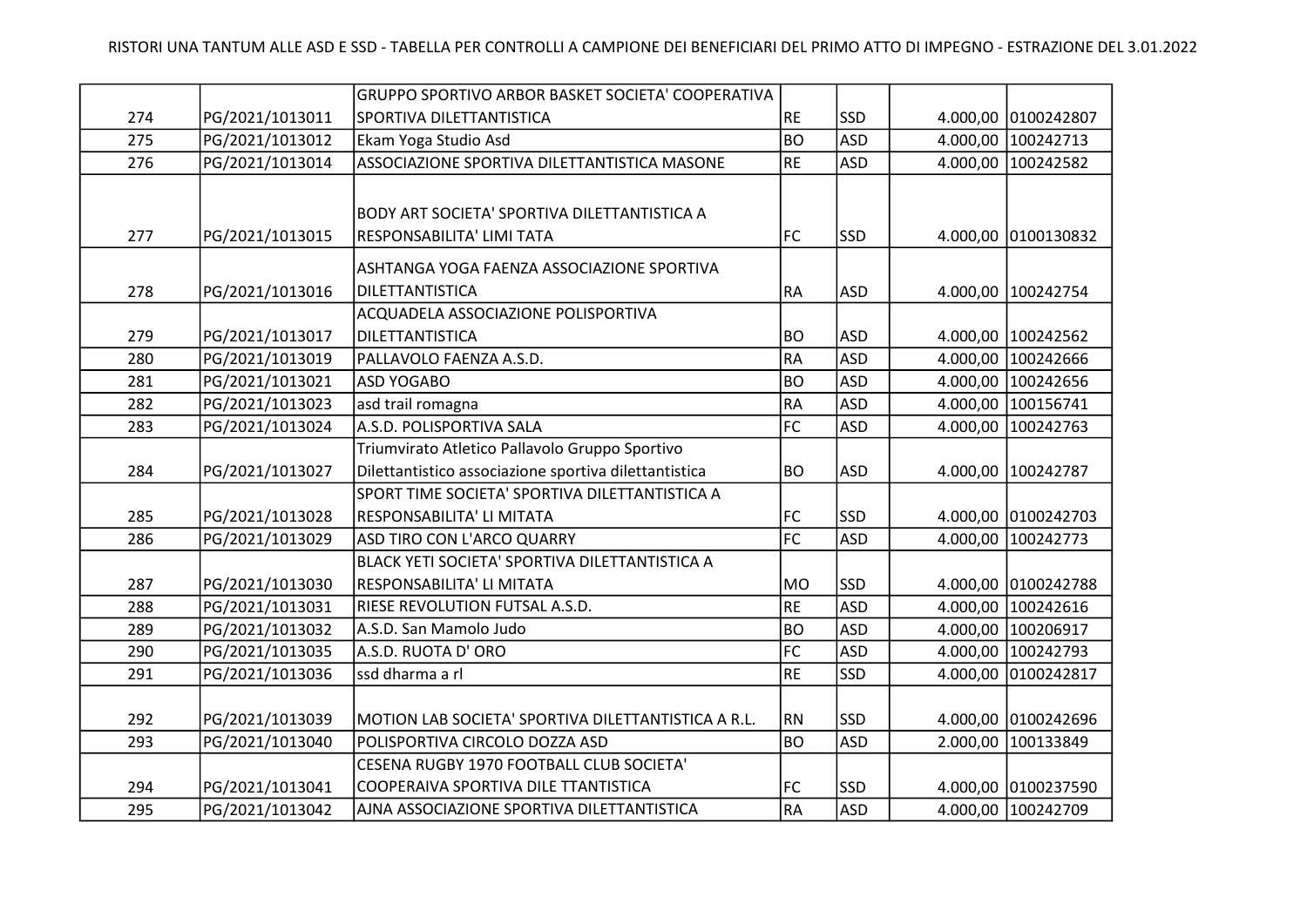|     |                 | ASSOCIAZIONE CENTRO SPORTIVO E RICREATIVO             |                 |            |                     |
|-----|-----------------|-------------------------------------------------------|-----------------|------------|---------------------|
| 296 | PG/2021/1013043 | ARCOBALENO A.S.D.                                     | RE              | <b>ASD</b> | 4.000,00 100242821  |
| 297 | PG/2021/1013045 | <b>MAGIC ROLLER ASD</b>                               | BO              | <b>ASD</b> | 4.000,00 100175332  |
|     |                 | ASSOCIAZIONE SPORTIVA DILETTANTISTICA CIRCOLO         |                 |            |                     |
| 298 | PG/2021/1013046 | CASOLA TENNIS VALLESENIOCASOLA                        | <b>RA</b>       | <b>ASD</b> | 4.000,00 100242783  |
| 299 | PG/2021/1013047 | Plaza footbal club asd                                | RE              | <b>ASD</b> | 4.000,00 100242804  |
|     |                 | ESSERE SOCIETA' SPORTIVA DILETTANTISTICA A R.L. IN    |                 |            |                     |
| 300 | PG/2021/1013048 | SIGLA: ESSERE SSD A RL                                | RA              | <b>SSD</b> | 4.000,00 0100242697 |
|     |                 |                                                       |                 |            |                     |
| 301 | PG/2021/1013053 | Yoga Revolution Associazione Sportiva Dilettantistica | BO <sub>.</sub> | ASD        | 4.000,00 100242759  |
|     |                 | ASSOCIAZIONE SPORTIVA DILETTANTISTICA KARATE CLUB     |                 |            |                     |
| 302 | PG/2021/1013055 | VALCENO-VALTARO                                       | PR              | ASD        | 4.000,00 100242543  |
| 303 | PG/2021/1013058 | Centro Discipline Orientali A.S.D.                    | RA              | <b>ASD</b> | 4.000,00 100242801  |
| 304 | PG/2021/1013059 | Pallavolo Cavezzo ASD                                 | MO              | <b>ASD</b> | 4.000,00 100242758  |
|     |                 | BE ACTIVE FITNESS CENTER SOCIETA' SPORTIVA            |                 |            |                     |
| 305 | PG/2021/1013060 | DILETTANTISTICA A RESPONSABILITA' LIMITATA            | FE              | <b>SSD</b> | 4.000,00 0100242769 |
| 306 | PG/2021/1013063 | <b>HOBBY BIKE CLUB MTB</b>                            | FC              | <b>ASD</b> | 4.000,00 100242686  |
| 307 | PG/2021/1013065 | WILD ASSOCIAZIONE SPORTIVA DILETTANTISTICA            | PR              | <b>ASD</b> | 2.000,00 100242672  |
|     |                 | COMPAGNIA DELL'ALBERO SOCIETA' POLISPORTIVA           |                 |            |                     |
| 308 | PG/2021/1013068 | DILETTANTISTICA A R.L.                                | <b>RA</b>       | <b>SSD</b> | 4.000,00 0100242785 |
| 309 | PG/2021/1013069 | In Sè ASD APS                                         | FC              | <b>ASD</b> | 4.000,00 100242518  |
| 310 | PG/2021/1013071 | A.S.D. Cestistica Argenta                             | FE              | <b>ASD</b> | 4.000,00 100147512  |
| 311 | PG/2021/1013074 | il monodito                                           | FE              | <b>ASD</b> | 2.000,00 100242734  |
| 312 | PG/2021/1013075 | <b>SEA SUB MODENA A.S.D</b>                           | MO              | ASD        | 4.000,00 100242679  |
| 313 | PG/2021/1013077 | A.S.D. BAURACONA E DINTORNI                           | <b>FE</b>       | <b>ASD</b> | 4.000,00 100242779  |
| 314 | PG/2021/1013079 | Mani e Fuori associazione sportiva dilettantistica    | BO              | <b>ASD</b> | 4.000,00 100242731  |
|     |                 | EDERA RITMICA SOCIETA' SPORTIVA DILETTANTISTICA A     |                 |            |                     |
| 315 | PG/2021/1013080 | RESPONSABILITA' LIMITATA (SSD)                        | <b>RA</b>       | <b>SSD</b> | 2.000,00 0100242554 |
| 316 | PG/2021/1013081 | <b>ASD TIBERIO WELLNESS</b>                           | RN              | <b>ASD</b> | 4.000,00 100242642  |
| 317 | PG/2021/1013082 | A.S.D. TORRE DEL MORO                                 | FC              | <b>ASD</b> | 4.000,00 100242612  |
|     |                 | SPORT NATURA - SOCIETA' SPORTIVA DILETTANTISTICA A    |                 |            |                     |
| 318 | PG/2021/1013084 | RESPONSABILITA' LIMITATA                              | <b>BO</b>       | <b>SSD</b> | 4.000,00 0100242569 |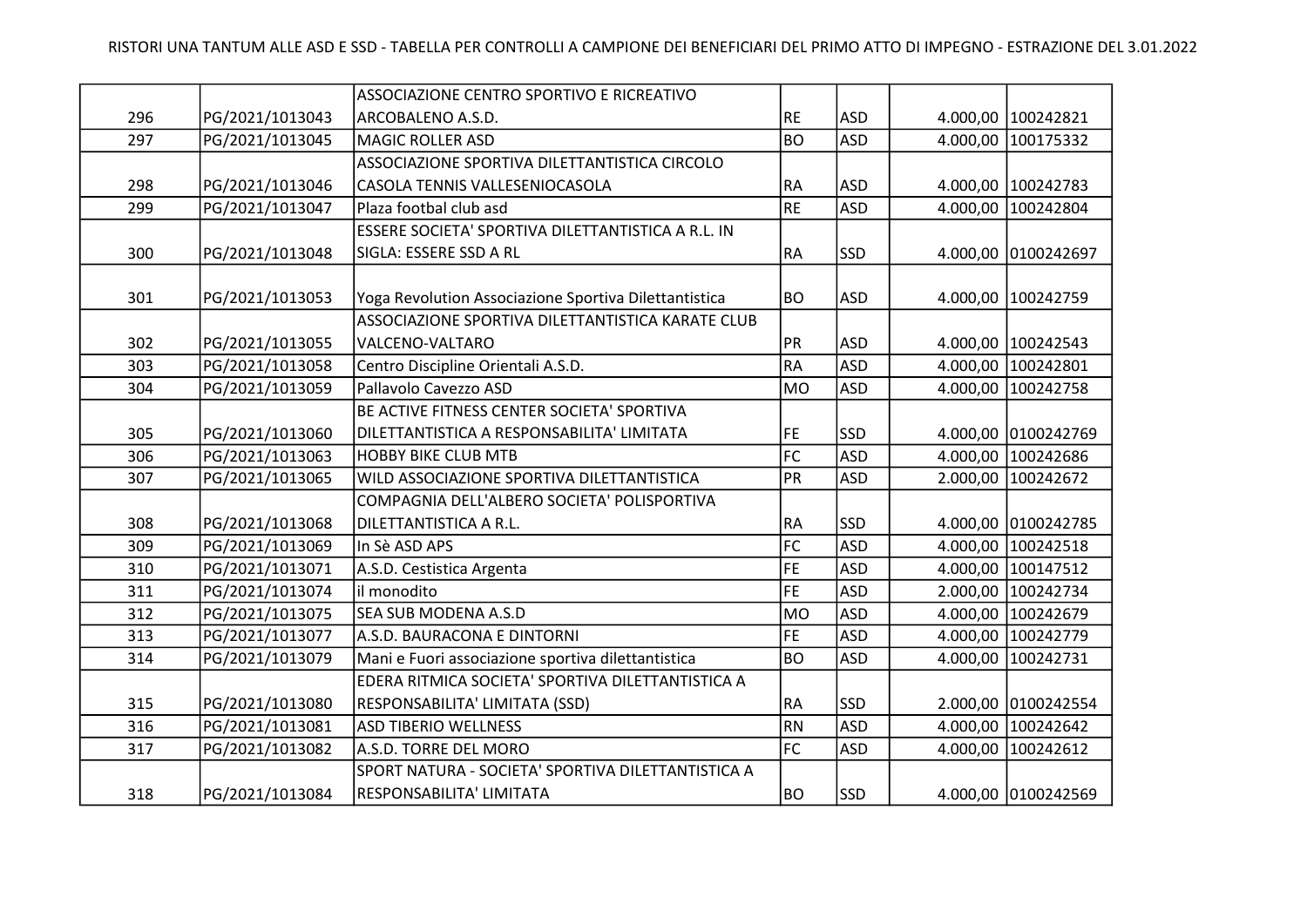|     |                 | C.S.I. NUOTO OBER FERRARI ASSOCIAZIONE SPORTIVA          |                 |            |          |                      |
|-----|-----------------|----------------------------------------------------------|-----------------|------------|----------|----------------------|
| 319 | PG/2021/1013085 | DILETTANTISTICA                                          | RE              | <b>ASD</b> |          | 4.000,00 100242825   |
| 320 | PG/2021/1013087 | Forlimpopoli Rugby Asd                                   | FC              | <b>ASD</b> | 2.000,00 | 100242795            |
| 321 | PG/2021/1013089 | THE ART OF MOVEMENT A.S.D.                               | FC              | <b>ASD</b> | 4.000,00 | 100242823            |
| 322 | PG/2021/1013090 | ASD BUSHIDO GRUPPO AKS                                   | <b>FE</b>       | <b>ASD</b> | 4.000,00 | 100242580            |
| 323 | PG/2021/1013091 | Cid Accademia Danza e Spettacolo a.s.d.                  | PR              | <b>ASD</b> | 4.000,00 | 100242740            |
| 324 | PG/2021/1013094 | <b>ASD GYNNIS RIMINI</b>                                 | <b>RN</b>       | <b>ASD</b> | 4.000,00 | 100242805            |
|     |                 | POLISPORTIVA SASSO MORELLI ASSOCIAZIONE                  |                 |            |          |                      |
| 325 | PG/2021/1013102 | <b>DILETTANTISTICA</b>                                   | BO              | <b>ASD</b> |          | 4.000,00 100242818   |
| 326 | PG/2021/1013104 | <b>Fox Line Fitness</b>                                  | <b>RN</b>       | <b>ASD</b> | 4.000,00 | 100242668            |
|     |                 |                                                          |                 |            |          |                      |
| 327 | PG/2021/1013105 | DANCE NATION ASSOCIAZIONE SPORTIVA DILETTANTISTICA   FE  |                 | <b>ASD</b> |          | 4.000,00   100242663 |
|     |                 | GRUPPO TEATRO DANZA ASSOCIAZIONE SPORTIVA                |                 |            |          |                      |
| 328 | PG/2021/1013106 | DILETTANTISTICA                                          | FE              | <b>ASD</b> |          | 2.000,00 100198979   |
| 329 | PG/2021/1013107 | ASD Canoa Club Bologna                                   | BO              | <b>ASD</b> | 4.000,00 | 100242711            |
| 330 | PG/2021/1013108 | AICS SPORT VILLAGE ASD                                   | FC              | <b>ASD</b> |          | 4.000,00 100241375   |
| 331 | PG/2021/1013110 | Associazione Sportiva Dilettantistica Olitango           | BO              | <b>ASD</b> | 4.000,00 | 100242790            |
| 332 | PG/2021/1013111 | <b>ASD DINAMIKA</b>                                      | FE              | <b>ASD</b> | 4.000,00 | 100242797            |
|     |                 | ACADEMY F.C. VALSA SOCIETA' SPORTIVA DILETTANTISTICA     |                 |            |          |                      |
| 333 | PG/2021/1013112 | A RESPONSABILITA' LIMITATA                               | <b>BO</b>       | <b>SSD</b> |          | 2.000,00 0100176632  |
|     |                 | GABUSI EMPORIO DANZA SOCIETA' SPORTIVA                   |                 |            |          |                      |
| 334 | PG/2021/1013113 | DILETTANTISTICA A RESPONSA BILITA' LIMITATA              | BO <sub>.</sub> | <b>SSD</b> |          | 4.000,00 0100237584  |
|     |                 | EUTONIA059 SOCIETA' SPORTIVA DILETTANTISTICA A           |                 |            |          |                      |
| 335 | PG/2021/1013116 | RESPONSABILITA' LI MITATA                                | <b>MO</b>       | <b>SSD</b> |          | 4.000,00 0100242712  |
|     |                 | ICYFF S.S.D. A R.L.- SOCIETA' SPORTIVA DILETTANTISTICA A |                 |            |          |                      |
| 336 | PG/2021/1013117 | RESPONSABILITA' LIMITATATA                               | <b>BO</b>       | <b>SSD</b> |          | 4.000,00 0100242774  |
| 337 | PG/2021/1013118 | <b>BODY LIFE DANZA FITNESS A.S.D.A.P.S.</b>              | MO              | <b>ASD</b> | 4.000,00 | 100242808            |
|     |                 | CENTRO SPORTIVO VILLAGE ASSOCIAZIONE SPORTIVA            |                 |            |          |                      |
| 338 | PG/2021/1013119 | DILETTANTISTICA                                          | RA              | <b>ASD</b> | 4.000,00 | 100242695            |
|     |                 | KIKLOS SOCIETA' SPORTIVA DILETTANTISTICA A               |                 |            |          |                      |
| 339 | PG/2021/1013123 | RESPONSABILITA' LIMITA TA                                | RN              | SSD        |          | 4.000,00 0100172812  |
| 340 | PG/2021/1013125 | 7 CAMINI CLUB ASD                                        | BO              | <b>ASD</b> |          | 4.000,00 100242784   |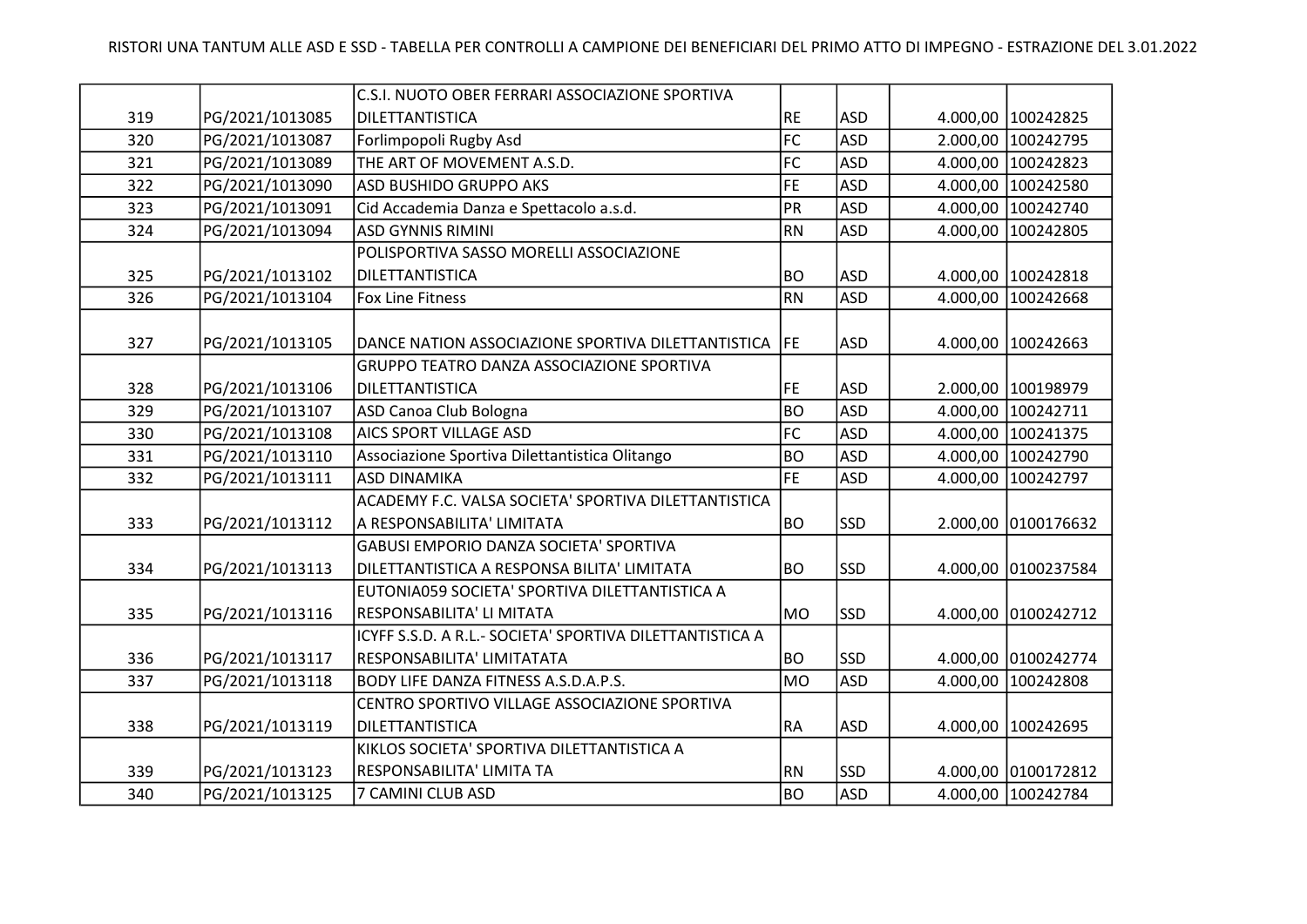|     |                 | POLISPORTIVA TERRE MATILDICHE - SOCIETA'             |           |            |          |                      |
|-----|-----------------|------------------------------------------------------|-----------|------------|----------|----------------------|
| 341 | PG/2021/1013126 | COOPERATIVA SPORTIVA DIL ETTANTISTICA                | <b>RE</b> | <b>SSD</b> | 4.000,00 | 0100242826           |
| 342 | PG/2021/1013127 | asd Ren Bu Kai Karate Do                             | <b>FE</b> | <b>ASD</b> | 4.000,00 | 100242803            |
| 343 | PG/2021/1013128 | <b>ASD KLI Sci Nautico</b>                           | <b>RA</b> | <b>ASD</b> | 4.000,00 | 100242658            |
|     |                 | CENTRO STUDI ETA BETA ASSOCIAZIONE SPORTIVA          |           |            |          |                      |
| 344 | PG/2021/1013129 | DILETTANTISTICA                                      | FE        | <b>ASD</b> | 4.000,00 | 100242814            |
|     |                 | CIRCOLO ENDAS CENTRALE - ENTE NAZIONALE DI AZIONE    |           |            |          |                      |
| 345 | PG/2021/1013131 | SOCIALE - COMITATO PROVINCIALE FERRARA               | FE        | <b>ASD</b> | 4.000,00 | 100040618            |
|     |                 | G.P. ATLETICA MOLINELLA ASSOCIAZIONE SPORTIVA        |           |            |          |                      |
| 346 | PG/2021/1013132 | DILETTANTISTICA                                      | <b>BO</b> | <b>ASD</b> |          | 4.000,00 100156744   |
| 347 | PG/2021/1013133 | asd contignaco amatori 2021                          | PR        | ASD        | 4.000,00 | 100242767            |
| 348 | PG/2021/1013134 | ATMO.SPHERE ASD                                      | <b>RN</b> | <b>ASD</b> | 4.000,00 | 100242670            |
| 349 | PG/2021/1013136 | Codigoro Volley A.S.D.                               | <b>FE</b> | <b>ASD</b> | 4.000,00 | 100242798            |
| 350 | PG/2021/1013137 | A.S.D. FERRARA CLIMB                                 | FE        | <b>ASD</b> | 4.000,00 | 100242662            |
| 351 | PG/2021/1013139 | AS MONTECAVOLO ASD                                   | <b>RE</b> | <b>ASD</b> | 4.000,00 | 100242646            |
| 352 | PG/2021/1013141 | Polisportiva San Mamolo 2000 A.S.D.                  | <b>BO</b> | <b>ASD</b> | 4.000,00 | 100206467            |
| 353 | PG/2021/1013142 | Ravenna Gravity Fighters a.s.d                       | <b>RA</b> | <b>ASD</b> | 2.000,00 | 100176658            |
| 354 | PG/2021/1013143 | A.S. DIL BELLARIA BASKET                             | <b>RN</b> | <b>ASD</b> | 4.000,00 | 100242806            |
| 355 | PG/2021/1013146 | A.S.D. ATLETICO 88                                   | FC        | <b>ASD</b> | 4.000,00 | 100242815            |
|     |                 | O25 SOCIETA' SPORTIVA DILETTANTISTICA A              |           |            |          |                      |
| 356 | PG/2021/1013148 | RESPONSABILITA' LIMITATA                             | <b>RA</b> | <b>SSD</b> | 2.000,00 | 0100242822           |
|     |                 | ANGE SOCIETA' SPORTIVA DILETTANTISTICA A             |           |            |          |                      |
| 357 | PG/2021/1013150 | RESPONSABILITA' LIMITATA                             | <b>RA</b> | <b>SSD</b> | 2.000,00 | 0100242749           |
| 358 | PG/2021/1013151 | ASD GIOCANDO ALLO SPORT                              | <b>RA</b> | <b>ASD</b> | 4.000,00 | 100242714            |
| 359 | PG/2021/1013152 | Polisportiva Sport 2000 Associazione Dilettantistica | <b>BO</b> | <b>ASD</b> | 4.000,00 | 100242792            |
| 360 | PG/2021/1013153 | A.S.D. SASSO BASKET CASTELFRANCO                     | <b>MO</b> | <b>ASD</b> | 2.000,00 | 100242824            |
|     |                 | ASSOCIAZIONE SPORTIVA DILETTANTISTICA ATLETICO       |           |            |          |                      |
| 361 | PG/2021/1013154 | <b>BASKET</b>                                        | <b>BO</b> | <b>ASD</b> |          | 4.000,00   100242624 |
| 362 | PG/2021/1013155 | asd corpo libero                                     | <b>BO</b> | <b>ASD</b> | 4.000,00 | 100242813            |
| 363 | PG/2021/1013156 | DANCE & SPORT ASD APS                                | <b>MO</b> | <b>ASD</b> | 4.000,00 | 100242649            |
| 364 | PG/2021/1013157 | Ac Boretto Asd                                       | <b>RE</b> | <b>ASD</b> | 4.000,00 | 100242820            |
| 365 | PG/2021/1013159 | NEW EGO SOCIETA' SPORTIVA DILETTANTISTICA A R.L.     | PC        | <b>SSD</b> |          | 4.000,00 0100242799  |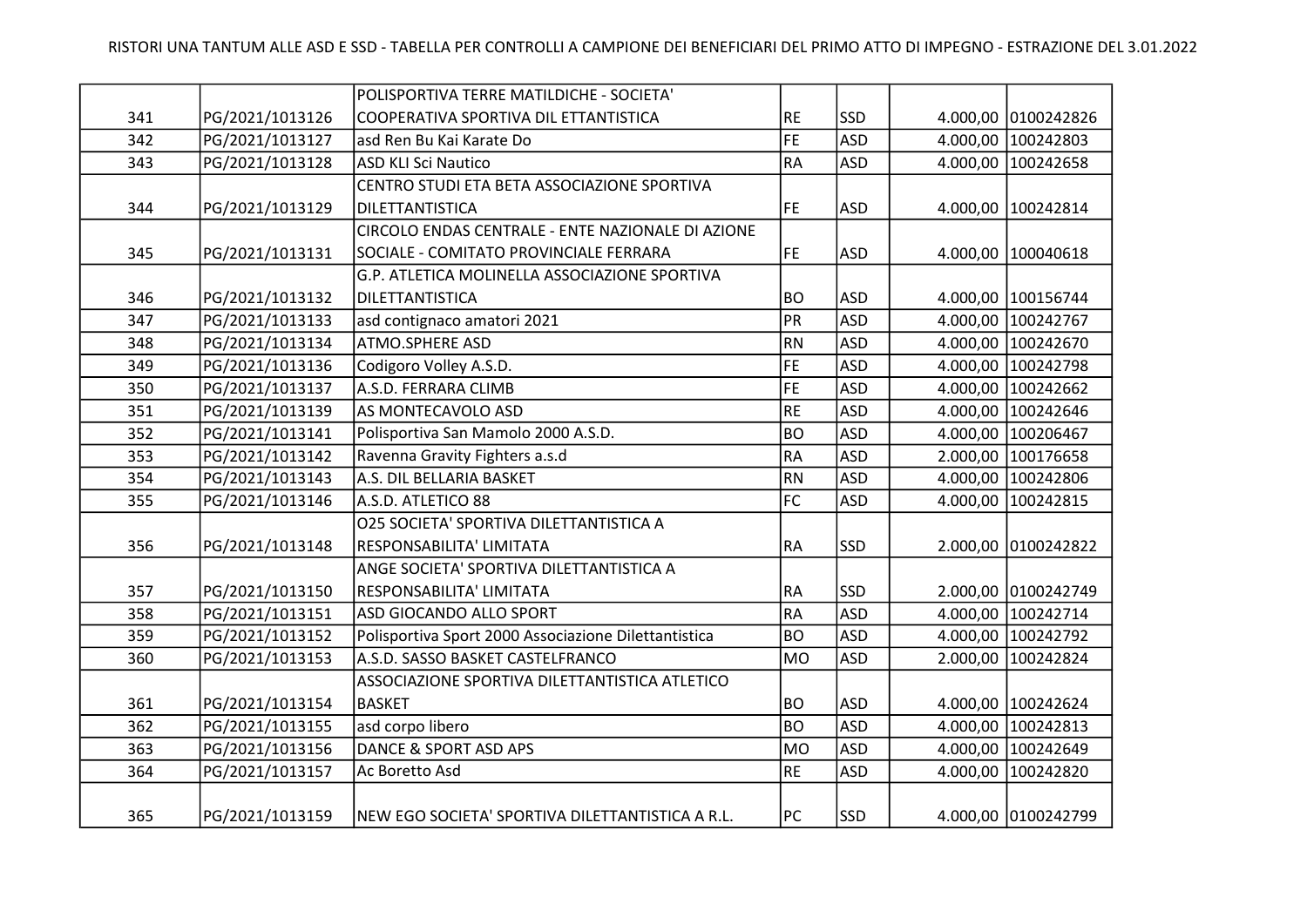|     |                 | ASSOCIAZIONE SPORTIVA DILETTANTISTICA PATTINAGGIO        |                |            |          |                     |
|-----|-----------------|----------------------------------------------------------|----------------|------------|----------|---------------------|
| 366 | PG/2021/1013160 | <b>ARTISTICO BONDENO</b>                                 | FE             | <b>ASD</b> |          | 4.000,00 100242811  |
| 367 | PG/2021/1013161 | AZZZURRA TEAM A.S.D.                                     | <b>BO</b>      | <b>ASD</b> | 4.000,00 | 100242802           |
| 368 | PG/2021/1013164 | ASD Libertas Ghepard Calcio 1974                         | <b>BO</b>      | <b>ASD</b> | 4.000,00 | 100242794           |
| 369 | PG/2021/1013165 | RYU JUDO CLUB ASD                                        | <b>RE</b>      | <b>ASD</b> | 4.000,00 | 100242827           |
| 370 | PG/2021/1013167 | <b>ASD PASION LATINA</b>                                 | <b>RN</b>      | <b>ASD</b> | 4.000,00 | 100242810           |
| 371 | PG/2021/1013168 | <b>ASD Cooperatori</b>                                   | <b>RE</b>      | <b>ASD</b> | 2.000,00 | 100068049           |
|     |                 |                                                          |                |            |          |                     |
| 372 | PG/2021/1013169 | ASSOCIAZIONE SPORTIVA DILETTANTISTICA O.S.G.B. VOLLEY RE |                | <b>ASD</b> |          | 4.000,00 100172798  |
|     |                 | UNIONE POLISPORTIVA MASSESE ASSOCIAZIONE SPORTIVA        |                |            |          |                     |
| 373 | PG/2021/1013170 | DILETTANTISTICA FISCAGLIA                                | FE             | <b>ASD</b> | 4.000,00 | 100242727           |
|     |                 | GIOCOLANDIA SOCIETA' SPORTIVA DILETTANTISTICA A          |                |            |          |                     |
|     |                 | RESPONSABILITA' LIMITATA ABBREVIABILE IN                 |                |            |          |                     |
| 374 | PG/2021/1013171 | "GIOCOLANDIA S.S.D. A R.L."                              | <b>MO</b>      | <b>SSD</b> |          | 4.000,00 0100242539 |
| 375 | PG/2021/1013173 | <b>ASD Teodorico</b>                                     | FC             | <b>ASD</b> | 4.000,00 | 100242674           |
| 376 | PG/2021/1013174 | A.S.D. LA FRATELLANZA 1874                               | <b>MO</b>      | <b>ASD</b> | 4.000,00 | 100087429           |
| 377 | PG/2021/1013175 | <b>ZUCCAGIALLA SCSD</b>                                  | <b>RE</b>      | <b>SSD</b> | 4.000,00 | 0100242830          |
| 378 | PG/2021/1013176 | F.C.GRILLO ASSO.SPORT.DILETTANTISTICA                    | <b>RA</b>      | <b>ASD</b> | 4.000,00 | 100242786           |
|     |                 | ASSOCIAZIONE POLISPORTIVA DILETTANTISTICA CESENA         |                |            |          |                     |
| 379 | PG/2021/1013177 | <b>DANZE</b>                                             | FC             | <b>ASD</b> | 4.000,00 | 100242809           |
| 380 | PG/2021/1013178 | Polisportiva Forza Vigne ASD                             | F <sub>C</sub> | <b>ASD</b> | 4.000,00 | 100242768           |
|     |                 |                                                          |                |            |          |                     |
| 381 | PG/2021/1013180 | GOLDEN CLUB SOCIETA' SPORTIVA DILETTANTISTICA A R.L.     | RA             | <b>SSD</b> | 4.000,00 | 0100242831          |
| 382 | PG/2021/1013181 | M'OVER WALKING ASD                                       | <b>BO</b>      | <b>ASD</b> | 2.000,00 | 100156749           |
| 383 | PG/2021/1013182 | ASD BATUCADA DANCE SCHOOL                                | <b>BO</b>      | <b>ASD</b> | 4.000,00 | 100242816           |
| 384 | PG/2021/1013183 | CA' MARTA SPORT&FUN SSD A RL UNI                         | <b>MO</b>      | <b>SSD</b> | 2.000,00 | 0100242829          |
| 385 | PG/2021/1013184 | <b>WELLFIT SSD A RL</b>                                  | PR             | SSD        | 4.000,00 | 0100242828          |
|     |                 | VIRTUS SPES VIS IMOLA ASSOCIAZIONE SPORTIVA              |                |            |          |                     |
| 386 | PG/2021/1013185 | DILETTANTISTICA                                          | BO             | <b>ASD</b> | 4.000,00 | 100176666           |
| 387 | PG/2021/1013186 | NUOVO CENTRO SPORTIVO CITTA' DI CESENA A.S.D.            | FC             | <b>ASD</b> | 4.000,00 | 100242770           |
|     |                 | DIGIFIT - SOCIETA' SPORTIVA DILETTANTISTICA A            |                |            |          |                     |
| 388 | PG/2021/1013187 | RESPONSABILITA' LIMITATA                                 | FC             | <b>SSD</b> |          | 4.000,00 0100242729 |
| 389 | PG/2021/1013190 | A.P.D. Antal Pallavicini                                 | <b>BO</b>      | ASD        |          | 4.000,00 100065957  |